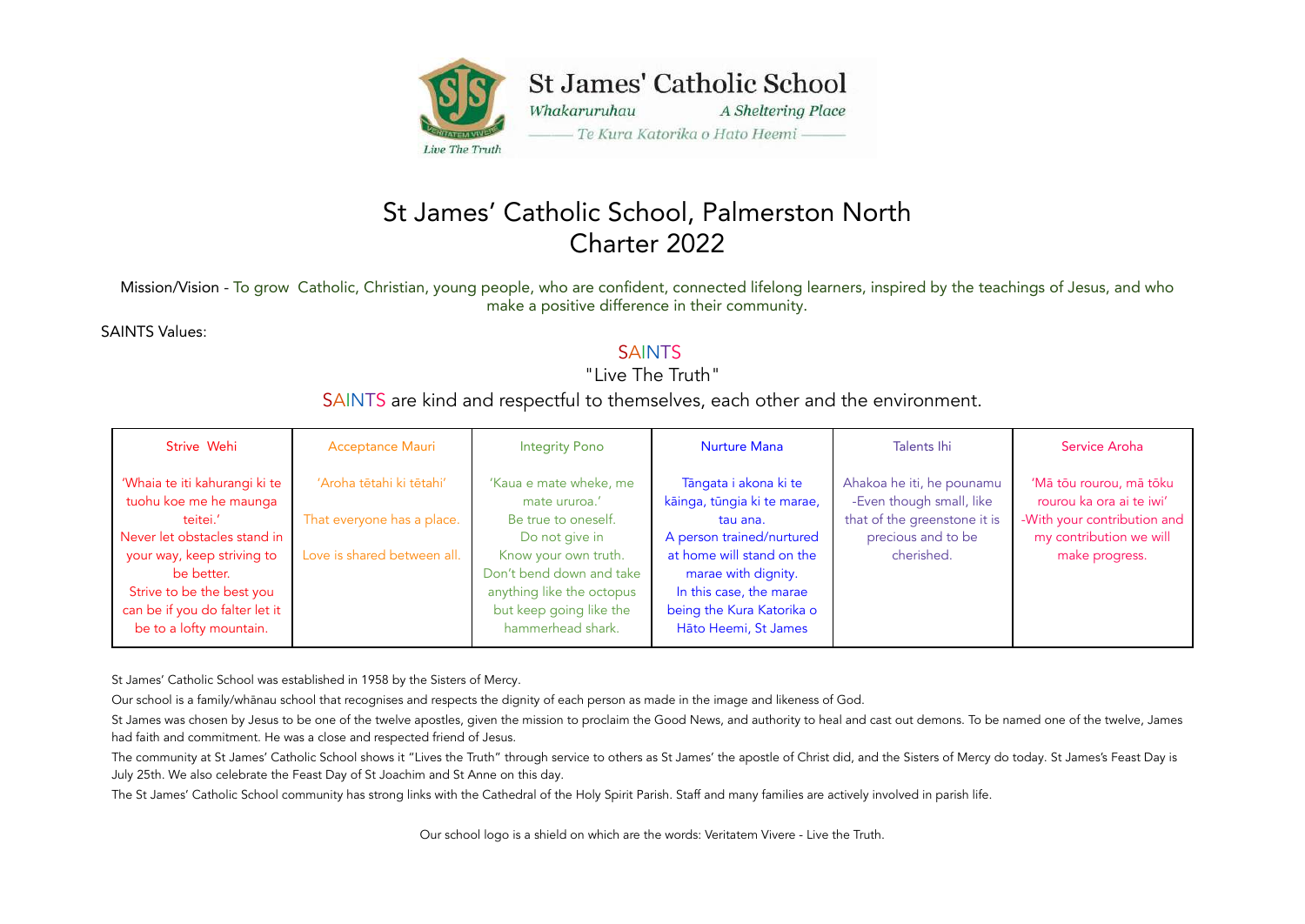

Christ is the "Truth", and He calls us to be His example of LOVE/AROHA. Jesus calls us to "show our faith by our actions." James 18: 2

#### History of Te Whakaruruhau

Matua Barry Slade approached James Kenrick for a translation for St James and at the time instead of giving a literal translation of the name St James, Te Whakaruru came about.

"The translation at the time for me (James Kenrick) was a haven, a place of refuge, a place where skin colour, economical status etc meant nothing. We had nothing at the time and neither did a number of minorities within the school at the time. So just as the Kauri tree or the Tōtara tree is a haven against the wind for other species of trees, so is/was St James."

He whakaruruhau – The breaker/shelter against the driving wind and rain.

Link with Kāhui Āko - St James' is a member of the Palmerston North Catholic Schools Kāhui Āko

"As <sup>a</sup> community of Catholic schools, we work collaboratively to build on our strengths, improve our community's engagement and achievement in learning, through sharing our expertise and knowledge for the improvement of all within our community"

| Kāhui Ako Achievement Objective 1: Whanaungatanga -                                                             | 1a. Build positive learning relationships within and beyond the school<br>1b. Engage in collaborative work sharing expertise and knowledge |
|-----------------------------------------------------------------------------------------------------------------|--------------------------------------------------------------------------------------------------------------------------------------------|
| Kāhui Āko Achievement Objective 2: Hauora for Living and Learning 2a. Show commitment to our Catholic Character | 2b. Focus on Hauora of all                                                                                                                 |
|                                                                                                                 | 2c. Believe we can make a difference (Leader and Teacher Agency)                                                                           |
|                                                                                                                 | 2d. Strengthen learner pathways                                                                                                            |

Catholic Social Teaching/Social/ Character - Catholic Faith underpinning and woven through all aspects of our communities.

Strategic Section - For this 2021-2023 Charter The St James' School Board have chosen to align with the National Educational and Learning Pathways (NELPS)

Boards of schools and kura must have particular regard to the NELP, including when developing or renewing their charters, for example by ensuring their strategic goals align to the NELP priorities.

On 1 January 2023 the National Education Goals (NEGs) and National Administration Guidelines (NAGs) will be replaced by a new strategic planning and reporting framework. This framework will have a clear link to the NELP, and governing bodies will have to report on their engagement with the priorities in their strategic plans. More information on this will be provided closer to the time.

National [Educational](https://www.education.govt.nz/assets/Documents/NELP-TES-documents/FULL-NELP-2020.pdf) & Learning Priorities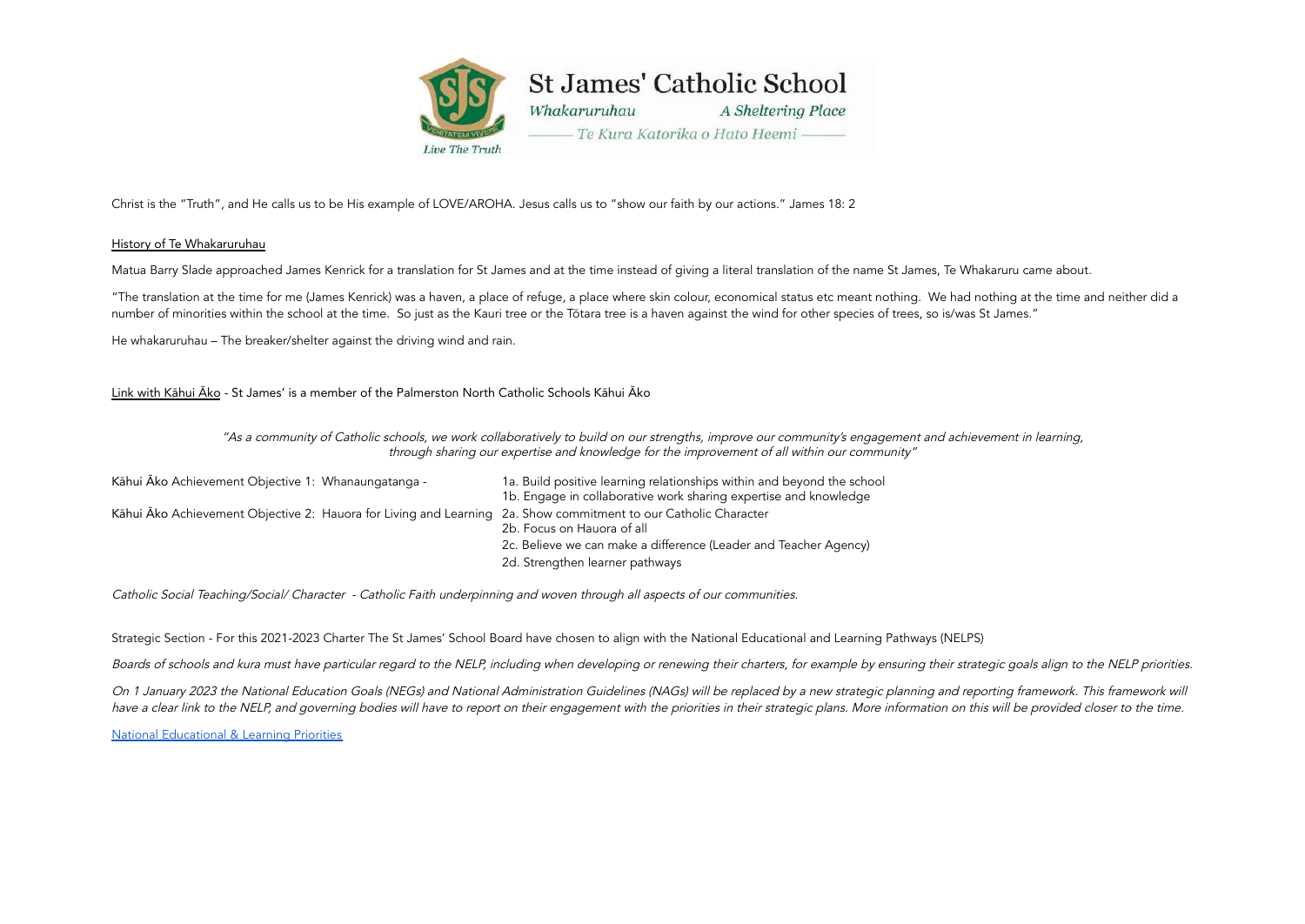# STRATEGIC PLAN By the End of 2023

| Kāhui Āko AO1<br>National Education and Learning Priorities (NELP)                                                                                                               | Objective One: LEARNERS AT THE CENTRE Learners with their whanau are at the centre of education.<br>Our Catholic Special Character permeates and informs all areas of this plan.                                                                               |                    |            |
|----------------------------------------------------------------------------------------------------------------------------------------------------------------------------------|----------------------------------------------------------------------------------------------------------------------------------------------------------------------------------------------------------------------------------------------------------------|--------------------|------------|
| NELP Priority                                                                                                                                                                    |                                                                                                                                                                                                                                                                | 2022               | Commentary |
| Priority 1. Well-being<br>Ensure places of learning are safe,<br>inclusive and free from racism,                                                                                 | 1.1 Prioritise and recognise the importance of student and staff well being. We recognise and respect<br>the uniqueness of every individual within the school community as made in the image and likeness of<br>God.                                           | Kahui Ako with WST |            |
| discrimination, and bullying.                                                                                                                                                    | 1.2 Use the principles of PB4L (Positive Behaviour for Learning) and Restorative Practice to create an<br>environment that builds positive respectful relationships that improve academic achievement and<br>encourage confident, connected lifelong learners. |                    |            |
|                                                                                                                                                                                  | 1.3 Palmerston North Catholic Schools Kāhui Ako<br>Cultural Responsiveness PLD:                                                                                                                                                                                |                    |            |
|                                                                                                                                                                                  | 1.4 Catholic Values: St James SAINTS values underpin learning and playing.                                                                                                                                                                                     |                    |            |
| Priority 2                                                                                                                                                                       |                                                                                                                                                                                                                                                                |                    |            |
| Priority 2.<br>Have high aspirations for every                                                                                                                                   | 2.1 Unpack Ka Hikitia 2023.                                                                                                                                                                                                                                    |                    |            |
| learner/ākonga, and support these<br>by partnering with their whanau                                                                                                             | 2.2 : Cultural Responsiveness                                                                                                                                                                                                                                  |                    |            |
| and communities to design and<br>deliver education that responds to<br>their needs, and sustains their<br>identities, languages and cultures.                                    | 2.3 Review the St James' Culturally Responsive Pedagogy with a view to improve use of te reo Māori<br>and tikanga in everyday life at Hato Heemi.                                                                                                              |                    |            |
|                                                                                                                                                                                  | 2.4 Review relationships with iwi. What have we achieved? What do we need to do next?<br>Explore our Iwi relationship with Rangitane Iwi.                                                                                                                      |                    |            |
|                                                                                                                                                                                  | 2.5: School wide visit to Te Rangimarie Marae                                                                                                                                                                                                                  |                    |            |
| Priority 3<br>Kāhui Āko Objective Two:<br><b>BARRIER FREE ACCESS Great</b><br>education opportunities and<br>outcomes are within reach for<br>every learner<br>KAAO <sub>2</sub> |                                                                                                                                                                                                                                                                |                    |            |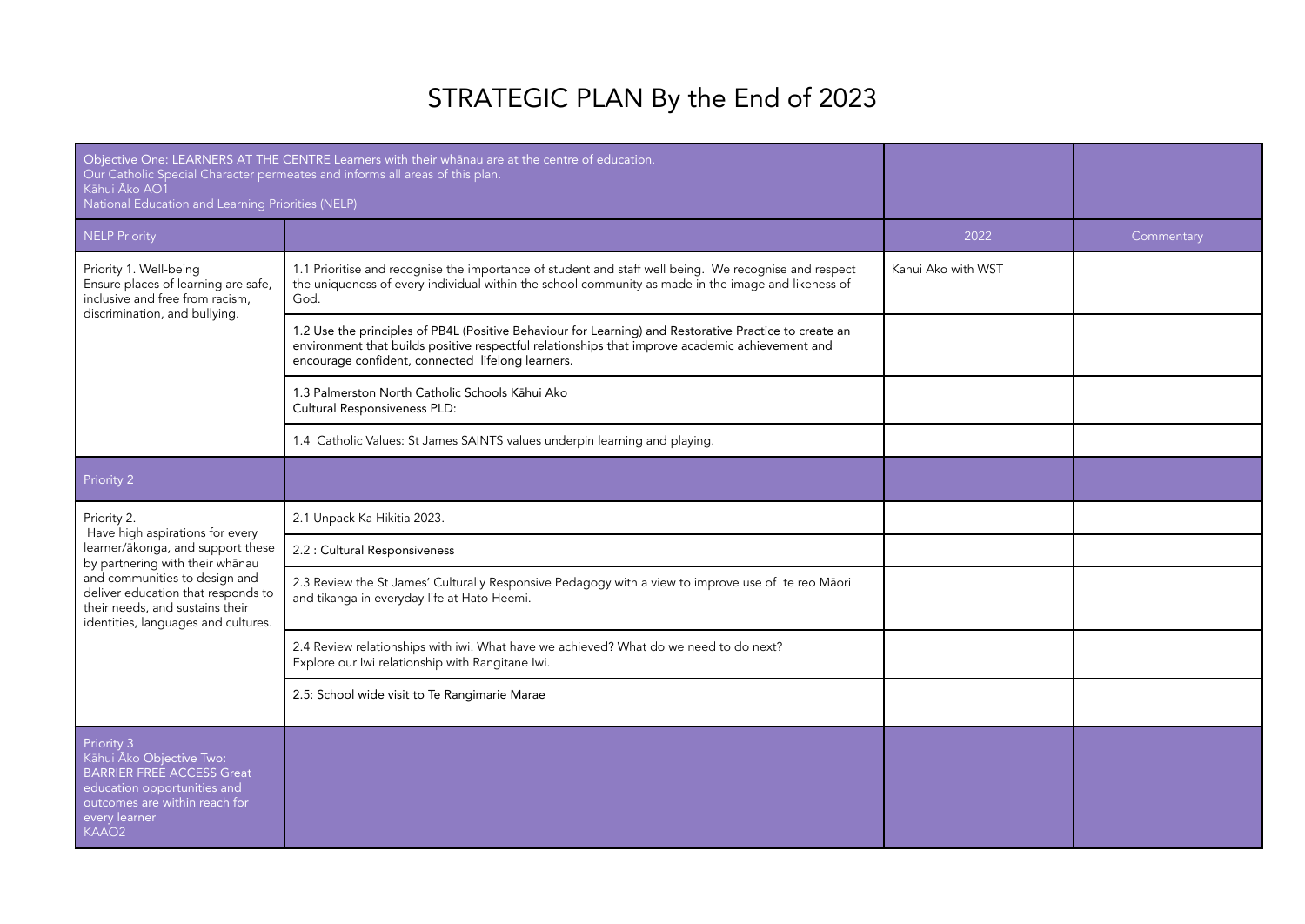| Priority 3. Reduce barriers to<br>education for all, including for<br>Māori and Pacific learners/ākonga,<br>learners with disabilities /ākonga<br>and those with learning support | 3.1 Work with whānau and Pacific families to identify and understand barriers that may prevent<br>learners/ākonga from accessing, participating or remaining engaged in schooling, and work to address<br>them.<br>Can we provide safe ways for people to speak their truth, needs and aspirations?                             |               |                                                                                                       |
|-----------------------------------------------------------------------------------------------------------------------------------------------------------------------------------|---------------------------------------------------------------------------------------------------------------------------------------------------------------------------------------------------------------------------------------------------------------------------------------------------------------------------------|---------------|-------------------------------------------------------------------------------------------------------|
| needs.                                                                                                                                                                            | 3.2 Ensure learners with disabilities/ākonga and staff, those with learning support needs, gifted learners/<br>ākonga, and neurodiverse learners/ākonga are safe and included in their school or kura, their needs are<br>supported, and that learning support programmes are robust and effective                              |               |                                                                                                       |
|                                                                                                                                                                                   | 3.3 Develop our Specialist ORS teaching and learning programmes.                                                                                                                                                                                                                                                                |               |                                                                                                       |
|                                                                                                                                                                                   | 3.4 Continue to update the school's life size core board                                                                                                                                                                                                                                                                        |               |                                                                                                       |
|                                                                                                                                                                                   | 3.5 Reduce barriers for Maori learners by including them as a writing target for 2022                                                                                                                                                                                                                                           |               |                                                                                                       |
| Priority                                                                                                                                                                          |                                                                                                                                                                                                                                                                                                                                 |               | commentary                                                                                            |
| Priority 4. Ensure every<br>learner/ākonga gains sound<br>foundation skills, including<br>language, literacy and numeracy.                                                        | 4.1 Mathematics: Overall focus is to create a sustainable and effective St James' model for the teaching<br>and learning of Mathematics.<br>Continue with Maths Professional Development - focus areas - upskill teaching of mathematics, lesson<br>design and weekly/Term planning.                                            |               | 2021 had PLD, now reporting<br>using the PaCT tool.<br>2022 Continue with PLD at 3<br>staff meetings. |
|                                                                                                                                                                                   | 4.2 Writing: Use the Learning progression framework to plan and teach writing.                                                                                                                                                                                                                                                  |               |                                                                                                       |
|                                                                                                                                                                                   | 4.3 Identify learners/ākonga who are not making sufficient progress in key foundation skills, and adjust<br>learning opportunities, teaching approaches and supports, including seeking additional support from<br>specialists                                                                                                  |               |                                                                                                       |
|                                                                                                                                                                                   | 4.4 Create a SJS support register using google sheets                                                                                                                                                                                                                                                                           | Begun in 2021 |                                                                                                       |
| Objective Three: Quality Teaching and Leadership                                                                                                                                  |                                                                                                                                                                                                                                                                                                                                 |               |                                                                                                       |
| Priority                                                                                                                                                                          |                                                                                                                                                                                                                                                                                                                                 |               |                                                                                                       |
| Priority 5. Meaningfully<br>incorporate te reo Māori and<br>tikanga Māori into the everyday                                                                                       | 5.2 Seek advice from Maori on how best to include tikanga Maori in values, practices and organisational<br>culture.                                                                                                                                                                                                             |               |                                                                                                       |
| life of the place of learning.                                                                                                                                                    | 5.3 Use development opportunities for teachers/kaiako and leaders to build their teaching capability,<br>knowledge and skills in te reo Maori and tikanga Maori.                                                                                                                                                                |               |                                                                                                       |
|                                                                                                                                                                                   | 5.4 Talk with learners/akonga and staff about why correct pronunciation of te reo Maori is important, and<br>provide them with opportunities to learn and practice without judgement.                                                                                                                                           |               |                                                                                                       |
| Priority                                                                                                                                                                          |                                                                                                                                                                                                                                                                                                                                 |               |                                                                                                       |
| Priority 6. Develop staff to<br>strengthen teaching, leadership<br>and learner support capability<br>across the education workforce                                               | 6.1 Involvement in Curriculum Progress Tools PLD - Mathematics Framework<br>6.2 Move towards common language and common assessment tools across the Kāhui Āko.<br>6.3 Develop teacher/kaiako confidence and competence to teach diverse learners/ākonga with varying<br>needs, and to appropriately modify teaching approaches. |               |                                                                                                       |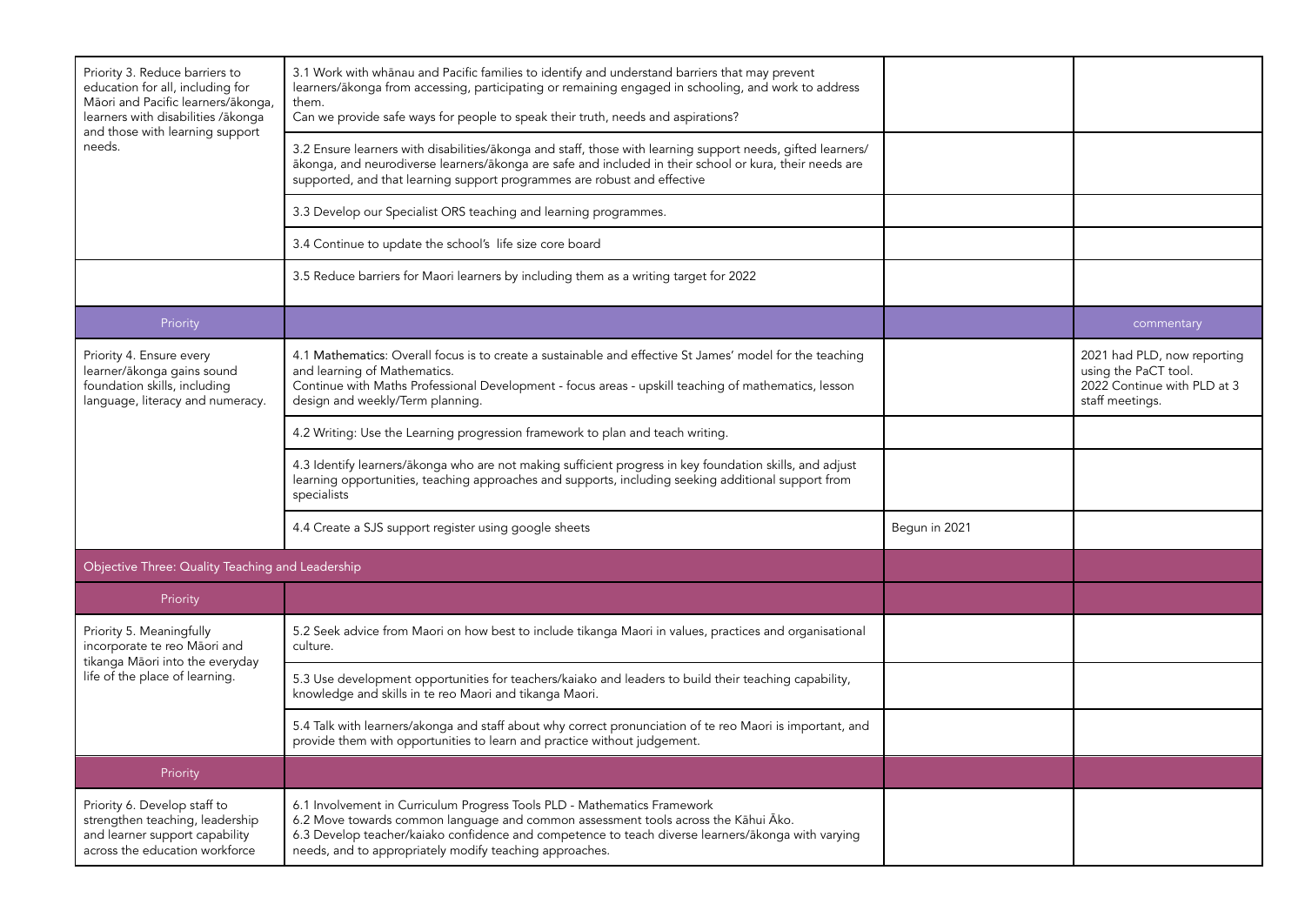|                                            | 6.4 2021<br>Develop the LPFs (Learning<br>progression Framework) for<br>Mathematics. 7 days allocated<br>from Kāhui Āko. | 6.5 2022<br>Develop the LPFs (Learning<br>progression Framework) for<br>Writing.<br>Kahui Ako support<br>Continue with Numeracy LPF<br>teaching and judgements using<br>the PaCT tool. 6 hours allocated<br>for PLD  | 6.6 2023<br>Develop the LPFs (Learning<br>progression Framework) for<br>Reading<br>Kahui Ako support |                                                                                                                                                                                                                            |  |
|--------------------------------------------|--------------------------------------------------------------------------------------------------------------------------|----------------------------------------------------------------------------------------------------------------------------------------------------------------------------------------------------------------------|------------------------------------------------------------------------------------------------------|----------------------------------------------------------------------------------------------------------------------------------------------------------------------------------------------------------------------------|--|
|                                            | responsive teaching                                                                                                      | 6.7 Expect and support teachers/ kaiako to build their understanding of learners'/ ākonga contexts,<br>including languages spoken at home, histories, stories and cultural values, to provide culturally             |                                                                                                      |                                                                                                                                                                                                                            |  |
|                                            | 6.8 Begin Year 1 of a three to<br>five year programme - Digital<br>Technologies.                                         | 6.9 Year 2 of a three to five year<br>programme - Digital<br>Technologies.                                                                                                                                           | 6.10 Year 3 of a three to five year<br>programme - Digital<br>Technologies.                          | Not started in 2021<br>Unlikely to start in 2022                                                                                                                                                                           |  |
|                                            | week along with regular fitness sessions                                                                                 | 6.11 Improve opportunities for all learners to take part in regular Physical Education- two lessons per<br>6.12 Review current processes and continue to encourage and facilitate sports participation for learners. |                                                                                                      |                                                                                                                                                                                                                            |  |
| Objective Five: Catholic Special Character |                                                                                                                          |                                                                                                                                                                                                                      |                                                                                                      |                                                                                                                                                                                                                            |  |
| Priority - Special Character 8             | 2021 2022 2023                                                                                                           |                                                                                                                                                                                                                      |                                                                                                      |                                                                                                                                                                                                                            |  |
| Priority 8.1a<br>Dimension 1               | relationship with Christ within their cultural context.                                                                  | The school provides ongoing Catholic spiritual formation to assist individuals to deepen their personal                                                                                                              |                                                                                                      |                                                                                                                                                                                                                            |  |
| Priority 8.1b                              | the beginning of 2022.                                                                                                   | Teachers will learn and begin to teach the Sexuality Curriculum "Wonderfully made in God's image" at                                                                                                                 |                                                                                                      | 2021 Had three Professional<br>Development Sessions at staff<br>meetings led by DRS, and<br>allowed for the next step, the<br>use of and unpacking of the<br>Sexuality Curriculum<br>"Wonderfully made in God's<br>image." |  |
| 8.2<br>Dimension 2                         |                                                                                                                          | The Catholic worldview is integrated into the daily practices of the school and into all curriculum areas.                                                                                                           |                                                                                                      |                                                                                                                                                                                                                            |  |
| 8.3<br>Dimension 3                         | encounter with Christ                                                                                                    | Faith based leadership shapes the school's vision and direction to ensure genuine and ongoing                                                                                                                        |                                                                                                      |                                                                                                                                                                                                                            |  |
| 8.4<br>Dimension 4                         | Safeguarding and strengthening Catholic Special Character                                                                |                                                                                                                                                                                                                      |                                                                                                      |                                                                                                                                                                                                                            |  |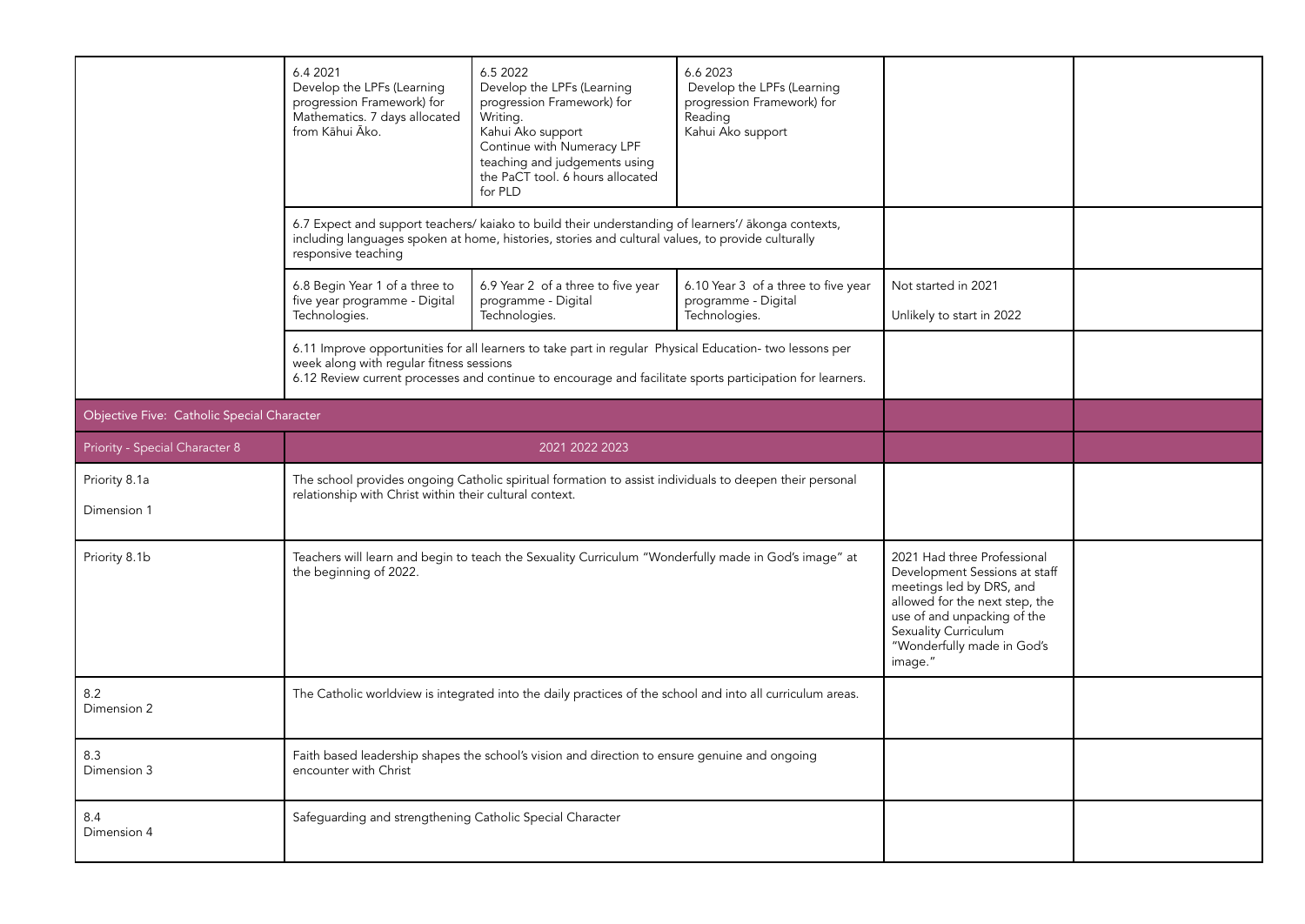# ANNUAL PLAN 2022

|         | Priority 1. Ensure places of learning are safe, inclusive and free from racism, discrimination, and bullying.                                                                                            |                                                                 |                                                                                                                                                                                                                                                                                    |                                                                                                                                                                        |         |          |  |  |
|---------|----------------------------------------------------------------------------------------------------------------------------------------------------------------------------------------------------------|-----------------------------------------------------------------|------------------------------------------------------------------------------------------------------------------------------------------------------------------------------------------------------------------------------------------------------------------------------------|------------------------------------------------------------------------------------------------------------------------------------------------------------------------|---------|----------|--|--|
| Outcome | What                                                                                                                                                                                                     | How                                                             | Who                                                                                                                                                                                                                                                                                | By When                                                                                                                                                                | Costs   | Progress |  |  |
| 1.1     | Complete survey to understand what is<br>currently happening. Ask<br>learners/ākonga, about what keeps<br>them feeling safe and happy at school.<br>Identify Maori and Pacific learners on<br>the survey | Access an appropriate<br>survey template from<br>NZCER.         | Kahui Ako with WST<br>Nara Clavelle -Kahui<br>Ako AST supporting<br>Amy CL (WST)<br>Christine (Acting<br>Principal) has joined<br>NZCER as an<br>administrator.<br>Amy (WST) is helping<br>source an appropriate<br>survey from Kahui Ako<br>Wellbeing advisor, Kath<br>Delahunty. | Survey will be<br>completed early in Term<br>2. Date to be confirmed                                                                                                   | No cost |          |  |  |
| 1.1.2   | Discuss the outcomes of the survey and<br>plan to address areas of concern,<br>celebrate areas of success.                                                                                               | Leadership meeting<br>Staff meeting                             | Leadership team<br>teachers                                                                                                                                                                                                                                                        | Teachers will reflect on<br>their own class learners<br>and identify concerns<br>and issues to support.<br>Staff meeting to be<br>confirmed after survey<br>completed. |         |          |  |  |
| 1.13    | Late in the year complete survey again.                                                                                                                                                                  | Use same survey used in<br>Term 2                               | teachers                                                                                                                                                                                                                                                                           | Late term 3                                                                                                                                                            |         |          |  |  |
| 1.14    | Assess survey<br>Address concerns and formulate plan to<br>address linking to Special Character and<br>PB4L (positive behaviour four learning)<br>programme                                              | Leadership meeting<br>Staff meeting<br>PB4L lessons in classes. | Leadership team<br>teachers                                                                                                                                                                                                                                                        | Late term 3-term 4                                                                                                                                                     |         |          |  |  |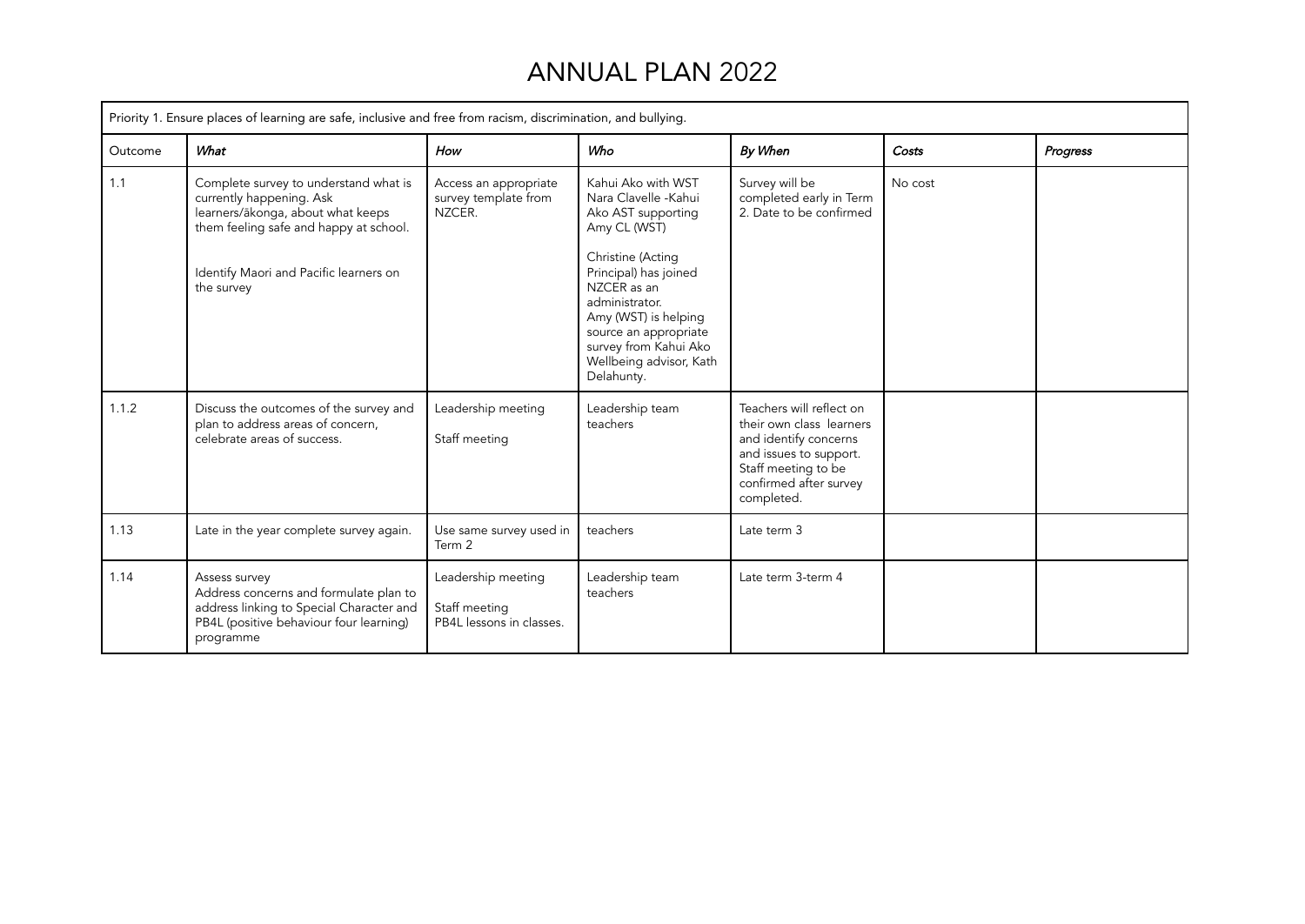| 1.2 | Continue training for PB4L Tier 2 and<br>implement according to guidelines at<br>staff and team meetings. Make sure all<br>staff and support staff are included.<br>This requires fidelity.<br>PB4L team for 2022 formed.<br>The PB4L team is: Claire Dillon (lead<br>teacher), Christine Cosgrove, Hilary<br>Autagavaia, Dale Weston (learning<br>assistant)<br>MOE representative, Leah Vennell,<br>speak to teachers on call back day,<br>27.01.22<br>Team attend Tier 2 training and hui<br>Trauma Informed Practice and<br>Restorative Practice<br>23.02.22 3.30-5pm by Zoom | Meet alternate<br>lunchtimes<br>Report to staff meeting | MOE PB4L team,<br>Wendy/Leah<br>PB4L Team:<br>Staff meetings-teachers                                                                                                                               | Dates listed when<br>informed                                                                                                                                                                                                                                                                                                                                                                   | Relieving costs for Hilary<br>and Claire for day<br>courses. |  |
|-----|-----------------------------------------------------------------------------------------------------------------------------------------------------------------------------------------------------------------------------------------------------------------------------------------------------------------------------------------------------------------------------------------------------------------------------------------------------------------------------------------------------------------------------------------------------------------------------------|---------------------------------------------------------|-----------------------------------------------------------------------------------------------------------------------------------------------------------------------------------------------------|-------------------------------------------------------------------------------------------------------------------------------------------------------------------------------------------------------------------------------------------------------------------------------------------------------------------------------------------------------------------------------------------------|--------------------------------------------------------------|--|
| 1.3 | Cultural Responsiveness PLD/Well<br>being                                                                                                                                                                                                                                                                                                                                                                                                                                                                                                                                         | In-School Delivery for<br>AST & WST                     | Amy (WST) will be<br>supported through the<br>Kahui Ako PLD<br>initiative (Culturally<br>Responsive PLD) Nara<br>(Well-Being)<br>Amy will share ideas at<br>staff meeting after the<br>WST meeting. | Term 1: The Seeds of our<br>Potential<br>Tuesday, 1-3pm<br>Week 3:Feb15<br>Week 6:March 8<br>Week 9: March 29<br>Term 2: Planting our<br>Potential<br>Week 3:17 May<br>Week 6: 7 June<br>Week 9: 28 June<br>Term 3: Growing our<br>Potential<br>Week 3: 9 August<br>Week 6: 30 August<br>Week 9: 20 September<br>Term 4: Nurturing our<br>Potential<br>Week 2: October 25<br>Week 5: November 8 |                                                              |  |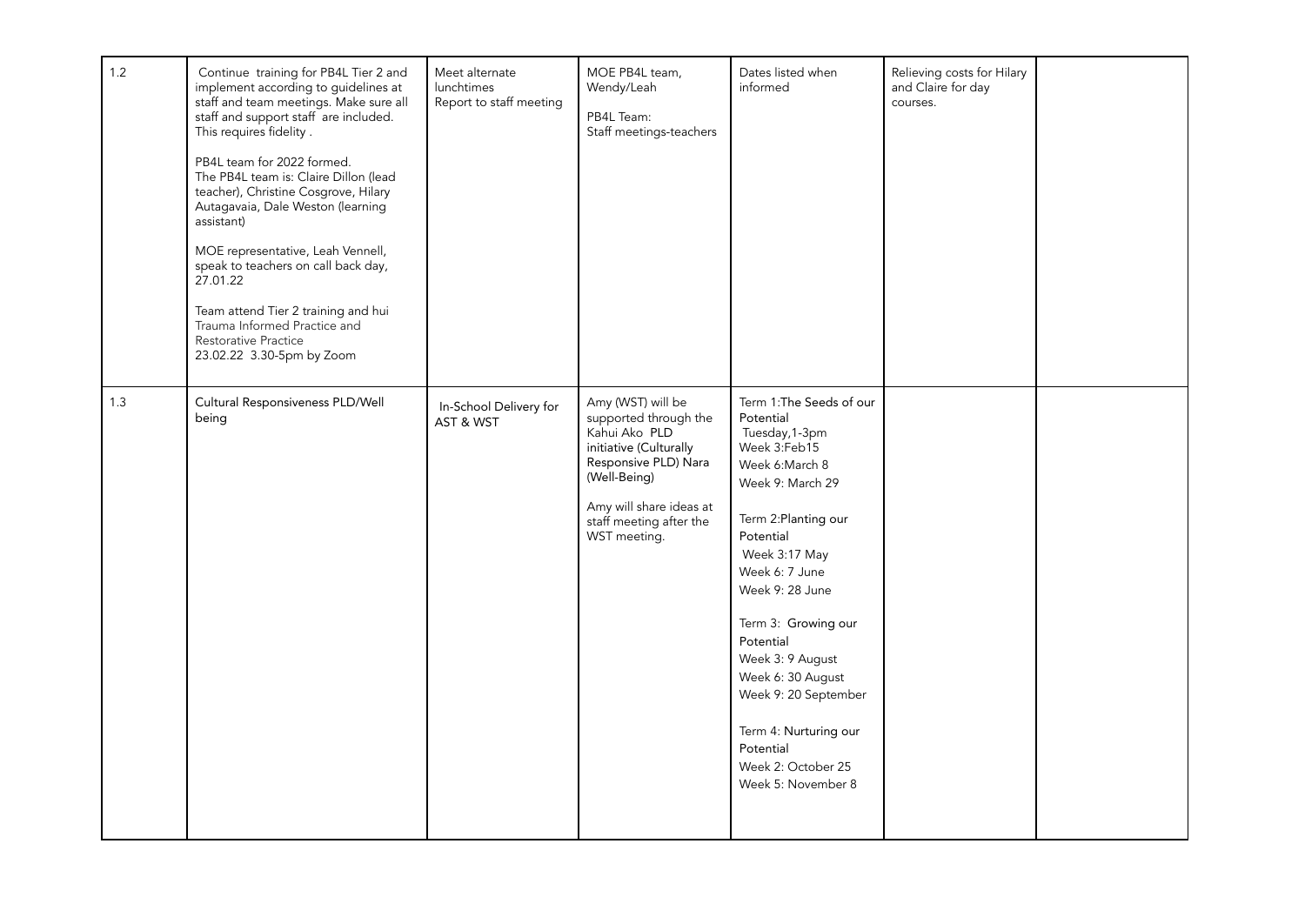Priority 2. Have high aspirations for every learner/ākonga, and support these by partnering with their whānau and communities to design and deliver education that responds to their needs, and sustains their identities, languages and cultures.

| Outcome | What                                                                                                                                                                                                                                                                                                          | How                                                                                                                                                                                                                                                                                                                   | Who                                                                                                                            | By When          | Costs | Progress |
|---------|---------------------------------------------------------------------------------------------------------------------------------------------------------------------------------------------------------------------------------------------------------------------------------------------------------------|-----------------------------------------------------------------------------------------------------------------------------------------------------------------------------------------------------------------------------------------------------------------------------------------------------------------------|--------------------------------------------------------------------------------------------------------------------------------|------------------|-------|----------|
| 2.1     | Unpack Ka Hikitia update and consider<br>implications                                                                                                                                                                                                                                                         | Board<br>meetings/subcommittee<br>s, Whānau/Fanau<br>meetings, Community<br>meeting                                                                                                                                                                                                                                   | Principal, Leadership<br>team, Board,<br>Whānau/Fanau Group,<br>Community                                                      | 2023             |       |          |
| 2.2     | Marae visit Term 2.                                                                                                                                                                                                                                                                                           | Two days of 75 learners<br>to Te Rangimarie Marae                                                                                                                                                                                                                                                                     | All teachers and support<br>staff with learners<br>Nuwyne Te Awe<br>Awe-Mohi                                                   |                  |       |          |
| 2.3     | Leadership/Te Reo Māori Session<br>2022-2023:                                                                                                                                                                                                                                                                 | Term One.<br>2 x 3 Hour or 1 x 6 hour<br>Week 8: Tuesday 22<br>March 9-3pm<br>Term Two<br>2 x 3 Hour or 1 x 6 hour<br>Week 8: Tuesday June<br>21 9-3pm<br>Term Three<br>2 x 3 Hour or 1 x 6 hour<br>Week 8: Tuesday<br>September 13 9-3pm<br>Term Four<br>1 x 3 Hour or 1 x 6 hour<br>Week 4: Thursday 10<br>November | Whaea Debbie and<br>Matua Peter Te Rangi<br>each term for Principals,<br>Assistant Principals and<br>future potential leaders: | <b>Term 1-4</b>  |       |          |
|         | Priority 3 Reduce barriers to education for all, including for Māori and Pacific learners/ākonga, learners with disabilities /ākonga and those with learning support needs.                                                                                                                                   |                                                                                                                                                                                                                                                                                                                       |                                                                                                                                |                  |       |          |
| Outcome | What                                                                                                                                                                                                                                                                                                          | How                                                                                                                                                                                                                                                                                                                   | Who                                                                                                                            | By When          | Costs | Progress |
| 3.1     | Ensure learners with disabilities/ākonga<br>and staff, those with learning support<br>needs, gifted learners/ ākonga, and<br>neurodiverse learners/ākonga are safe<br>and included in their school or kura,<br>their needs are supported, and that<br>learning support programmes are<br>robust and effective | Consult with whanau,<br>MOE and other<br>supporting agencies                                                                                                                                                                                                                                                          | Principal, Board,<br>Families, Staff, Specialist<br>ORS teacher                                                                | ongoing          |       |          |
| 3.2     | Support our neurodiverse learners by<br>forming a team to support them.                                                                                                                                                                                                                                       | Invite whanau to share<br>their knowledge of their                                                                                                                                                                                                                                                                    | Whanau<br>Classroom teacher                                                                                                    | Formal 2X YEARLY |       |          |

child and embed this as part of our relationship

SENCO Teacher aide/s Specialist teacher As needed or smaller group called by the

SENCO

with them.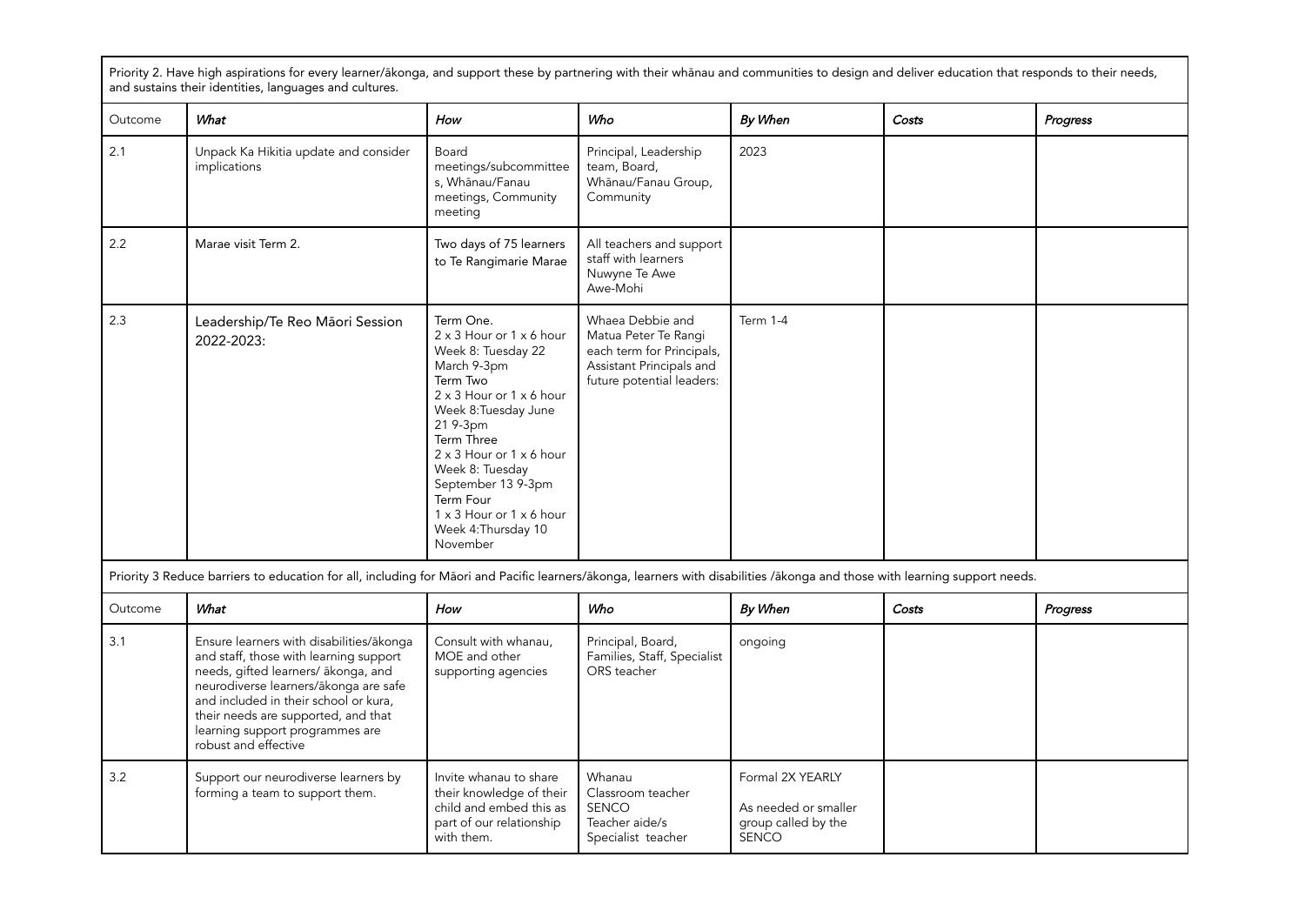|     |                                                                                                   | Regular communication<br>between team members<br>through the SENCO. | MOE case worker, SLT,<br>OT |             |  |
|-----|---------------------------------------------------------------------------------------------------|---------------------------------------------------------------------|-----------------------------|-------------|--|
| 3.3 | Ensure teacher/teacher aide/SENCO<br>have support for their own well being<br>and for upskilling. | SENCO release<br>teacher/teacher aide<br>opportunities for PLD      | <b>SENCO</b>                | ongoing     |  |
| 3.4 | Update the school's Core board                                                                    | <b>SENCO</b>                                                        |                             |             |  |
| 3.5 | Include the group of Maori learners in<br>the writing target.                                     | Annual target using<br>beginning of year data.                      | Principal and teachers      | End of 2022 |  |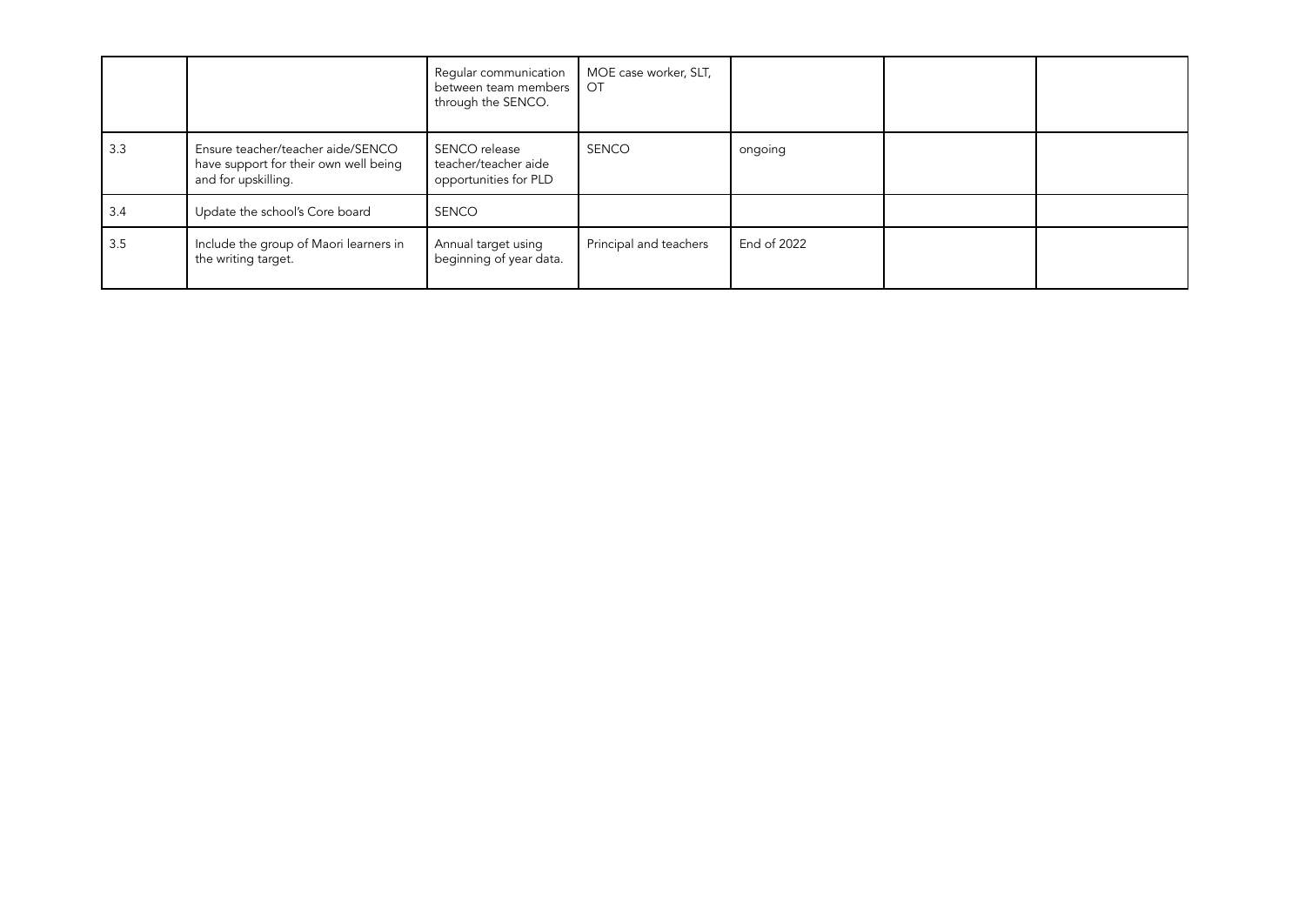|         | Priority 4 Ensure every learner/ākonga gains sound foundation skills, including language, literacy and numeracy.                               |                                                                                                                                      |                                                                                                                                                               |                                                                                                                                                                   |                                       |          |  |
|---------|------------------------------------------------------------------------------------------------------------------------------------------------|--------------------------------------------------------------------------------------------------------------------------------------|---------------------------------------------------------------------------------------------------------------------------------------------------------------|-------------------------------------------------------------------------------------------------------------------------------------------------------------------|---------------------------------------|----------|--|
| Outcome | What                                                                                                                                           | How                                                                                                                                  | Who                                                                                                                                                           | By When                                                                                                                                                           | Costs                                 | Progress |  |
| 4.1     | Continue with Maths Professional<br>Development - focus areas - upskill<br>teaching of mathematics.                                            | Refreshing the concept<br>of whole class teaching.<br>Using the<br><b>LPFs</b><br>moderation                                         | Kirsty Silvester from<br>cognition education                                                                                                                  | All Year<br>Term 1: 28.02.22 staff<br>meeting<br>Term 2: 27 June staff<br>meeting<br>Term 4:17 Oct staff<br>meeting                                               | Facilitator costs met by<br>Kāhui Āko |          |  |
|         | Writing professional Development-<br>focus area- upskilling teaching writing                                                                   | <b>Bridget (Curriculum</b><br>Progress Tools) will<br>support staff by<br>organising (Curriculum<br>Progress Tools PLD<br>initiative | <b>Ruth Price</b>                                                                                                                                             | Writing staff meetings<br>for term<br>28.01.22: 1 hour<br>14.02.22: 3 hours<br>22.03.22: 3 hours<br>24.03.22: 3 hours<br>4.04.22: 3 hours<br>Term 2 to be advised | Kahui Ako                             |          |  |
| 4.12    | Maths Linking the LPFs to PaCT<br>reporting.                                                                                                   | Long term plans, 2<br>weeks for each<br>Numeracy aspect.                                                                             | Numeracy leader,<br>Naomi Scott, remind<br>teachers and support<br>them to make<br>judgments every 2<br>weeks.                                                | Term 1, 2, 3, 4                                                                                                                                                   |                                       |          |  |
| 4.13    | Using the long term plan to link topics<br>to cultural contexts relating to St<br>James'.                                                      | Looking at future events<br>and context, e.g. cross<br>country, matariki,                                                            | Numeracy leader                                                                                                                                               | All year at at regular<br>staff meetings                                                                                                                          |                                       |          |  |
| 4.14    | ALIM principles. Align the practice of<br>front loading to weekly programme. Use<br>dispositions as a focus for these learners<br>not ability. | Team and staff<br>meetings, time with<br>facilitator                                                                                 | Principal, Leadership<br>team                                                                                                                                 | Terms 1, 2,3, 4                                                                                                                                                   |                                       |          |  |
| 4.15    | Continue to use PaCT Mathematics for<br>parent and Board reporting mid year<br>and end of year.                                                | Teachers apply to<br>reporting                                                                                                       | Leadership team under<br>the guidance of the<br>Numeracy leader report<br>progress and<br>achievement of<br>mathematics using the<br>PaCT tool, to the Board. | Mid year reports<br>End of year reports<br>2x yearly Board reports                                                                                                |                                       |          |  |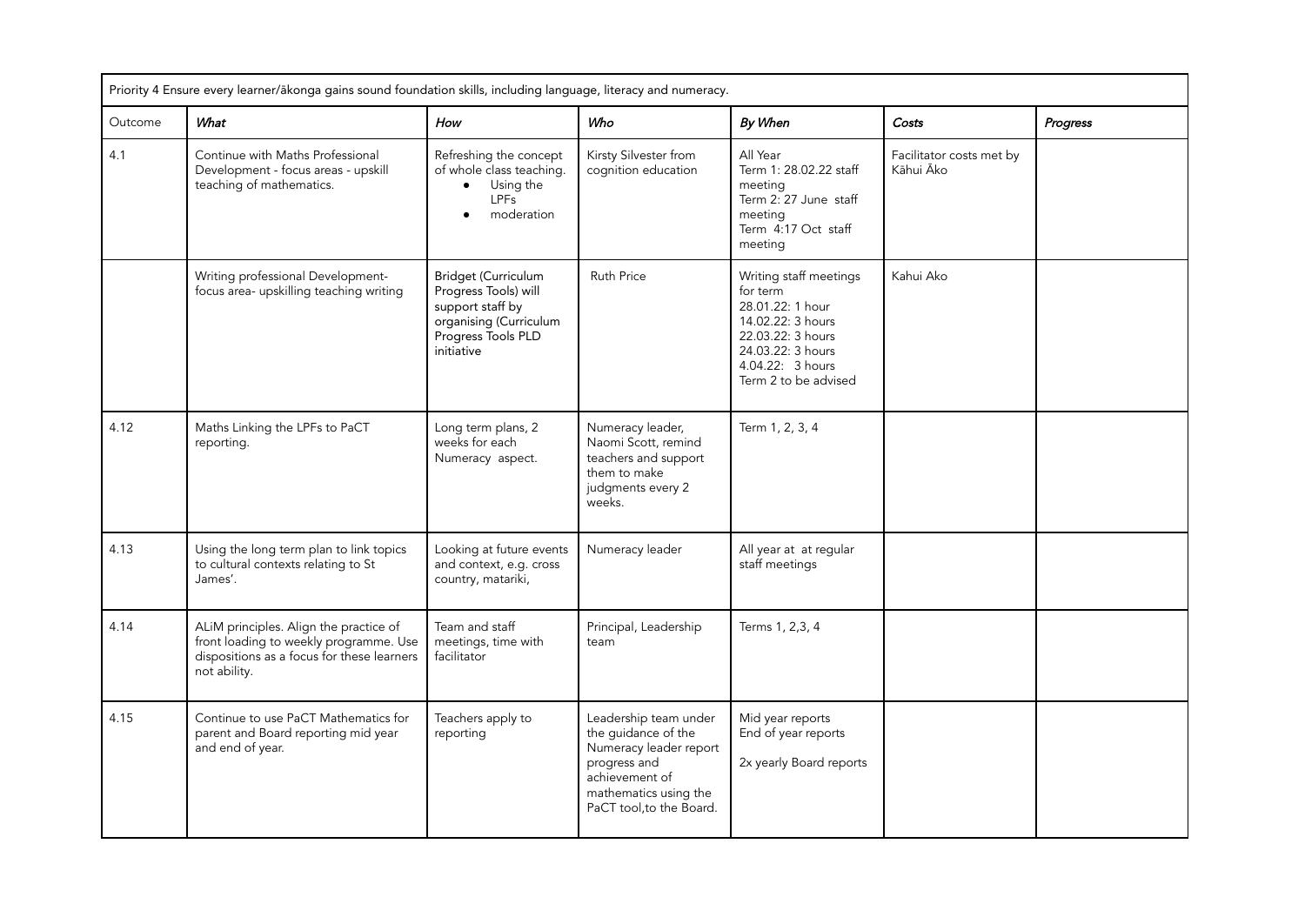| Outcome | What                                                                                                                                                                                                                                    | How                                                                                                                                                                                                                                                                                                                    | Who                                                                                                                                                  | By When                                  | Costs | Progress |
|---------|-----------------------------------------------------------------------------------------------------------------------------------------------------------------------------------------------------------------------------------------|------------------------------------------------------------------------------------------------------------------------------------------------------------------------------------------------------------------------------------------------------------------------------------------------------------------------|------------------------------------------------------------------------------------------------------------------------------------------------------|------------------------------------------|-------|----------|
| 4.2     | LPFs writing                                                                                                                                                                                                                            |                                                                                                                                                                                                                                                                                                                        |                                                                                                                                                      |                                          |       |          |
| 4.3     | 4.3 Identify learners/ākonga who are<br>not making sufficient progress in key<br>foundation skills, and adjust learning<br>opportunities, teaching approaches and<br>supports, including seeking additional<br>support from specialists | Introduce Google<br>sheets for numeracy to<br>track learners who are<br>not making progress.<br>Introduce Google<br>sheets for writing to<br>track learners who are<br>not making progress.<br>Use the tracking sheets<br>as a way to identify<br>those who are not being<br>extended to reach their<br>full potential | Numeracy leader with<br>leadership team/ PLD<br>provider<br>All teachers<br>Literacy leader with<br>leadership team/ PLD<br>provider<br>All teachers | During term 2<br>2023<br>2023            |       |          |
| 4.4     | Update SJS at risk learners tracking<br>system                                                                                                                                                                                          | Compile support<br>register using google<br>sheets.                                                                                                                                                                                                                                                                    | SENCO, Specialist ORS<br>teacher, Team leaders,<br>principal, RTLB liaison                                                                           | Continue with what was<br>set up in 2021 |       |          |
| 4.6     | Develop SJS capabilities to manage<br>ORS specialist teaching.                                                                                                                                                                          | SENCO and Principal<br>meet with Specialist<br>teachers to ensure the<br>team for each Ors<br>learner has open<br>communication and<br>moves together in the<br>best interest of the<br>learner.                                                                                                                       | Principal<br><b>SENCO</b><br>Specialist teacher                                                                                                      | Meet each term                           |       |          |

| Priority 5 5. Meaningfully incorporate te reo Māori and tikanga Māori into the everyday life of the place of learning. |                                                                                                                 |                                                                               |                      |                                    |                       |          |  |
|------------------------------------------------------------------------------------------------------------------------|-----------------------------------------------------------------------------------------------------------------|-------------------------------------------------------------------------------|----------------------|------------------------------------|-----------------------|----------|--|
| Outcome                                                                                                                | What                                                                                                            | How                                                                           | Who                  | By When                            | Costs                 | Progress |  |
| 5.1                                                                                                                    | Support staff and school community to<br>learn about the Rangitane culture                                      | Through the Kahui Ako<br>To all staff<br>To WST/AST teachers<br>To principals | Tai Huki Consult ITD | 2022: 240 Hours<br>2023: 160 Hours | Kahui Ako             |          |  |
| 5.2                                                                                                                    | Rangitāne o Manawatū Symposium<br>(2022 ToD & 2023 ToD - TBC)<br>Teacher Only Day (6 Facilitators x 7<br>Hours) | Zoom meeting 21.02.22<br>8.30-3pm                                             | All staff            | Term 1                             | Through the Kahui Ako |          |  |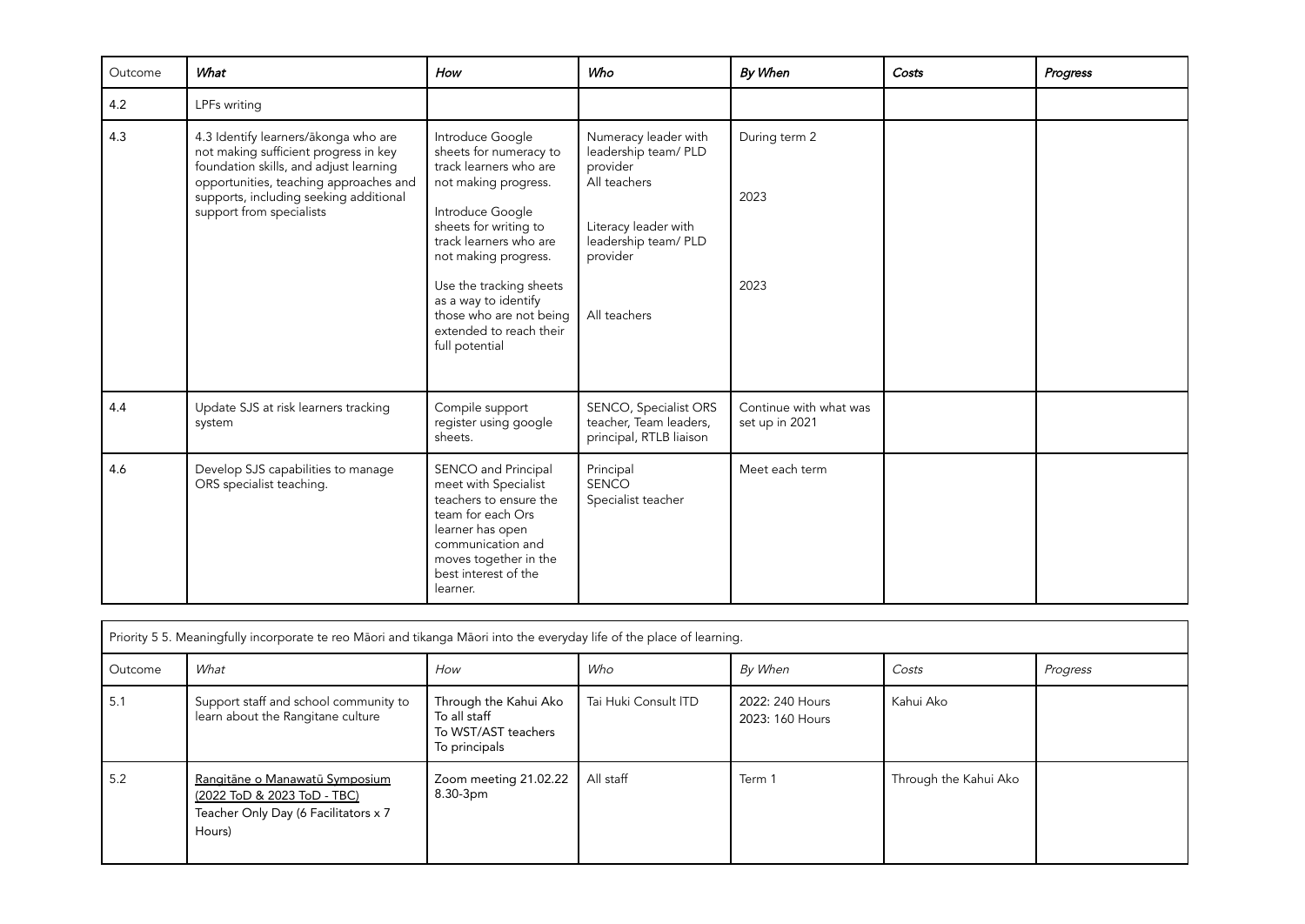| 5.3     | Outcomes from the symposium that will<br>become actions for 2022                                                                                    | -Teachers choose one<br>area termly to promote<br>Te Ao Maori<br>-Include our Rangitane<br>stories into our class<br>learning.<br>-Maori learning target<br>(writing) how do we use<br>the data to inform our<br>next steps teaching?<br>-How do we connect<br>with our Maori whanau?<br>-All staff to know who<br>our Maori learners are,<br>their iwi and where they<br>are from. | All staff                                                                                             | Staff meeting schedule.<br>Begin term 2                                                                                                                                             |           |          |
|---------|-----------------------------------------------------------------------------------------------------------------------------------------------------|-------------------------------------------------------------------------------------------------------------------------------------------------------------------------------------------------------------------------------------------------------------------------------------------------------------------------------------------------------------------------------------|-------------------------------------------------------------------------------------------------------|-------------------------------------------------------------------------------------------------------------------------------------------------------------------------------------|-----------|----------|
| 5.4     | Display Māori language alongside<br>English as appropriate                                                                                          |                                                                                                                                                                                                                                                                                                                                                                                     | All staff                                                                                             | Ongoing                                                                                                                                                                             |           |          |
| 5.5     | Establish a Cultural Learning Portal on<br>the updated school website to enable<br>videos, lyrics etc to be uploaded and<br>accessible for learners |                                                                                                                                                                                                                                                                                                                                                                                     | Principal Te Reo leaders<br>Admin staff                                                               |                                                                                                                                                                                     |           |          |
|         | Priority 6 Develop staff to strengthen teaching, leadership and learner support capability across the education workforce                           |                                                                                                                                                                                                                                                                                                                                                                                     |                                                                                                       |                                                                                                                                                                                     |           |          |
| Outcome | What                                                                                                                                                | How                                                                                                                                                                                                                                                                                                                                                                                 | Who                                                                                                   | By When                                                                                                                                                                             | Costs     | Progress |
| 6.1     | Involvement in Curriculum Progress<br><b>Tools PLD</b><br>Mathematics Framework                                                                     | Support from Kirsty<br>Silvester (Cognition)<br>Check ins at staff<br>meeting<br>Long term plans to<br>cover the 8 aspects<br>regularly created,<br>shared, updated.                                                                                                                                                                                                                | Kirsty Silvester<br>Numeracy leader-Naomi<br>Scott<br>Acting principal                                | Staff meetings-2x<br>termly check ins                                                                                                                                               |           |          |
| 6.2     | Develop the LPFs (Learning progression<br>Framework) for Writing)                                                                                   | Support from Kahui Ako<br>and teachers                                                                                                                                                                                                                                                                                                                                              | Kahui Ako: Ruth Price<br>Literacy leader: Andrea<br>Cawood<br>Acting principal:<br>Christine Cosgrove | RP: Term 1<br>Jan 28: 1hour<br>14 Feb: 1.30pm-2.50pm<br>leadership team<br>3.15pm-4.30pm, staff<br>meeting<br>22 March:<br>1.30pm-2.50pm<br>leadership team<br>3.15pm-4.30pm, staff | Kahui Ako |          |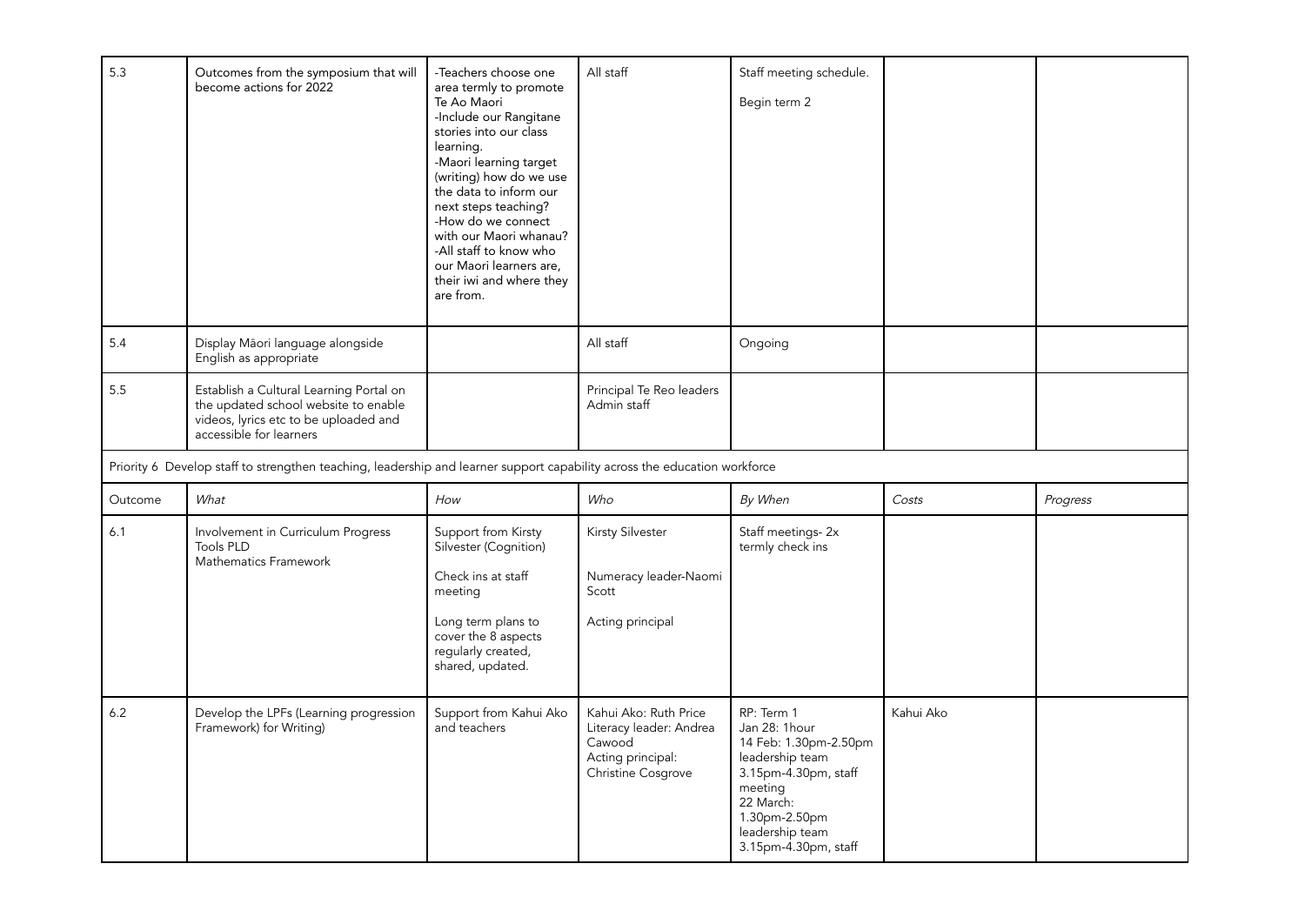| 6.3     | Expect and support teachers/ kaiako to<br>build their understanding of learners'/<br>ākonga contexts, including languages<br>spoken at home, histories, stories and<br>cultural values, to provide culturally |                                                                             |                                                                                                | meeting<br>4 April: 1.30pm-2.50pm<br>leadership team<br>3.15pm-4.30pm, staff<br>meeting<br>24 March: RP-5 hours,<br>30 mins per teacher<br>conference. |       |                                                                                                                                                                                                                                                                                                                                                                                                                                                                                                                                                                                                                                                                                                                                                                           |
|---------|---------------------------------------------------------------------------------------------------------------------------------------------------------------------------------------------------------------|-----------------------------------------------------------------------------|------------------------------------------------------------------------------------------------|--------------------------------------------------------------------------------------------------------------------------------------------------------|-------|---------------------------------------------------------------------------------------------------------------------------------------------------------------------------------------------------------------------------------------------------------------------------------------------------------------------------------------------------------------------------------------------------------------------------------------------------------------------------------------------------------------------------------------------------------------------------------------------------------------------------------------------------------------------------------------------------------------------------------------------------------------------------|
|         | responsive teaching<br>Strategic Goal 8: Special Character                                                                                                                                                    |                                                                             |                                                                                                |                                                                                                                                                        |       |                                                                                                                                                                                                                                                                                                                                                                                                                                                                                                                                                                                                                                                                                                                                                                           |
| Outcome | What                                                                                                                                                                                                          | How                                                                         | Who                                                                                            | By When                                                                                                                                                | Costs | Progress                                                                                                                                                                                                                                                                                                                                                                                                                                                                                                                                                                                                                                                                                                                                                                  |
| 8.1a    | The school provides ongoing Catholic<br>spiritual formation to assist individuals<br>to deepen their personal relationship<br>with Christ within their cultural context.                                      | Tikanga Maori<br>incorporated into all<br>learning spaces prayer<br>and RE. | All teachers, led and<br>supported by the acting<br>Principal, DRS and Te<br>Reo lead teacher. | Continued.                                                                                                                                             |       | * All learning spaces use<br>beginning and end of<br>day prayers and<br>blessings in Te Reo.<br>* All learning spaces<br>have a Te Reo grace to<br>use at eating times.<br>* All teachers have the<br>Our Father and Hail<br>Mary in Te Reo that they<br>will take the time to<br>teach their learners<br>throughout the year.<br>* Catholic waiata like Ka<br>Waiata, Mo Maria, He<br>Honore and Te Aroha<br>will be taught in the<br>learning spaces<br>throughout the school<br>and sung at Gatherings,<br>once we are able to sing<br>in classes again.<br>* When teaching RE,<br>teachers are using Te<br>Reo for key learning<br>words, and supporting<br>learners to become<br>comfortable with this.<br>* Prayer cloths and<br>items for the prayer<br>tables are |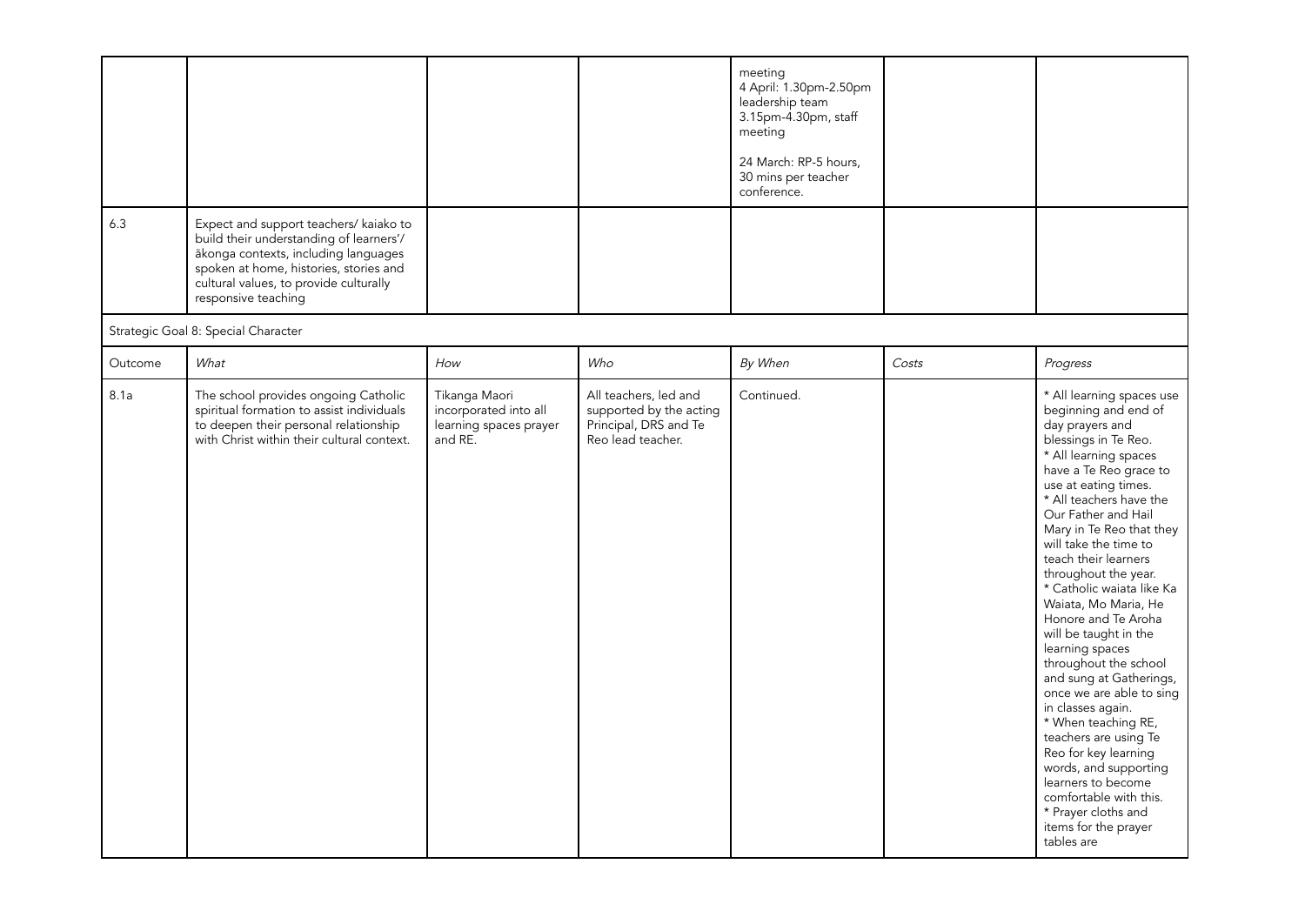|  |                                                                                                                                                                           |                                                           |                                                                                                                                                                                                                                                                                                                            | representative of Te Ao<br>Maori and Pasifika<br>culture.                                                                                                                                                                                                                                                                                                                                                                                                                                                       |
|--|---------------------------------------------------------------------------------------------------------------------------------------------------------------------------|-----------------------------------------------------------|----------------------------------------------------------------------------------------------------------------------------------------------------------------------------------------------------------------------------------------------------------------------------------------------------------------------------|-----------------------------------------------------------------------------------------------------------------------------------------------------------------------------------------------------------------------------------------------------------------------------------------------------------------------------------------------------------------------------------------------------------------------------------------------------------------------------------------------------------------|
|  | Varied and rich prayer<br>experiences.                                                                                                                                    | All teachers, led,<br>created and supported<br>by DRS.    | A document to support<br>this will be placed on<br>the shared team drive<br>by the beginning of<br>2022 - and continued<br>conversations around<br>these throughout 2022.<br>Throughout the year<br>there will continue to be<br>opportunities for<br>learners and community<br>to experience prayer in<br>different ways. | * A document that gives<br>many examples of<br>varied prayer styles has<br>been created and<br>introduced by the DRS -<br>this is available at all<br>times in the shared<br>drive.<br>* A selection of prayer<br>style books are on offer<br>to staff if required.<br>* Gatherings continue<br>to be created by DRS<br>and shared each week<br>with teachers for their<br>classes.<br>* Lenten prayer<br>experiences were<br>offered outside in our<br>Sacred Space and also<br>in individual class<br>spaces. |
|  | Gatherings to unpack<br>the week's scripture will<br>continue to be<br>recognised in different<br>and innovative ways<br>according to our Covid<br>levels and guidelines. | All teachers, led,<br>created and supported<br>by DRS.    | Continued throughout<br>2022 until we can come<br>back together as a<br>whole school once out<br>of red.                                                                                                                                                                                                                   | * These are made by the<br>DRS incorporating<br>scripture, prayer, music,<br>art and reflection - and<br>teachers use these to<br>begin their prayer week.                                                                                                                                                                                                                                                                                                                                                      |
|  | Liturgical celebrations<br>and times will continue<br>to be recognised in<br>different and innovative<br>ways according to our<br>Covid levels and<br>quidelines.         | DRS and tagged<br>teachers, supported by<br>all teachers. | Began with our Shrove<br>Tuesday, Ash<br>Wednesday gatherings,<br>and will continue with<br>Holy week, and into the<br>rest of the Liturgical<br>Year in 2022.                                                                                                                                                             | * Shrove Tuesday was<br>held outside in our<br>Sacred Space where<br>each class was led in a<br>prayerful reflection and<br>contributed to the<br>creation of the ashes by<br>burning our palms.<br>* Ash Wednesday was<br>celebrated in individual<br>classes where a<br>reflective space had<br>been set up. The DRS<br>and the acting Principal<br>brought the ashes to<br>each class and                                                                                                                    |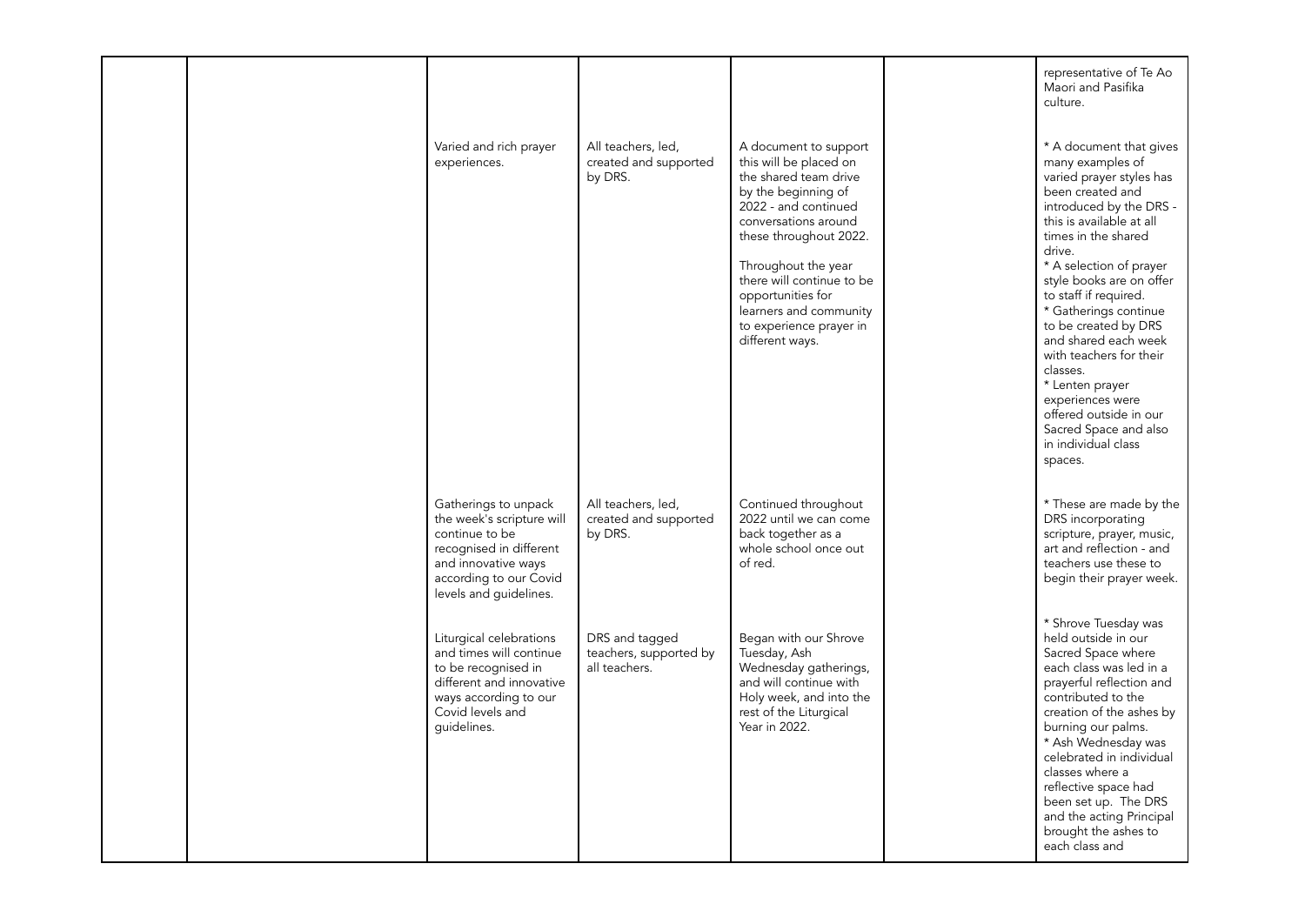|                  |                                                                                                                                                                                                                                                                                                                                                                                                                                                                                                         |                                                                             |                      |                                                                                                                                                                                                     | distributed these.<br>Classes then reflected<br>with prayer and music.<br>* Holy Week is currently<br>being brainstormed.                                                                                                                                                     |
|------------------|---------------------------------------------------------------------------------------------------------------------------------------------------------------------------------------------------------------------------------------------------------------------------------------------------------------------------------------------------------------------------------------------------------------------------------------------------------------------------------------------------------|-----------------------------------------------------------------------------|----------------------|-----------------------------------------------------------------------------------------------------------------------------------------------------------------------------------------------------|-------------------------------------------------------------------------------------------------------------------------------------------------------------------------------------------------------------------------------------------------------------------------------|
|                  |                                                                                                                                                                                                                                                                                                                                                                                                                                                                                                         | Our school SAINTS<br>values.                                                | All staff.           | Ongoing.                                                                                                                                                                                            | * We continue to focus<br>our kura on our school<br>SAINTS values through<br>our language, our<br>actions, our recognitions<br>and our behavioural<br>support.                                                                                                                |
|                  |                                                                                                                                                                                                                                                                                                                                                                                                                                                                                                         | Special Character<br>displays and symbols.                                  | All staff.           | Ongoing.                                                                                                                                                                                            | * DRS has supported<br>staff via a doc with<br>classroom prayer space<br>and RE display<br>expectations.<br>* We are currently<br>exploring and<br>redisplaying some<br>traditional iconic<br>Catholic artwork in our<br>office.                                              |
|                  |                                                                                                                                                                                                                                                                                                                                                                                                                                                                                                         | Celebrating,<br>remembering, exploring<br>and living our school<br>Charism. | All staff.           | Beginning of the year,<br>and ongoing<br>throughout 2022.                                                                                                                                           | * We began the year by<br>exploring and<br>unpacking our school's<br>Charism and what it<br>means to be a Mercy<br>school, and how this<br>helps us live our daily<br>lives as Jesus would<br>want.                                                                           |
| 8.1 <sub>b</sub> | In 2022, teaching staff will identify which<br>Sexuality lessons from the curriculum<br>"Wonderfully made in God's image" will<br>be taught in each term of the year,<br>directed by the Religious Education<br>learning we are teaching that fits with<br>our termly school wide theme.<br>DRS will take teachers through the<br>different requirements for knowledge<br>taught by certain ages and levels of the<br>curriculum. She will also discuss how to<br>integrate this with current Religious | Through PD staff<br>meetings and planning.                                  | DRS, teaching staff. | Term 1, and then<br>continued throughout<br>2022.<br>These became a part of<br>the term plan and will<br>be assessed after each<br>lesson, and this<br>assessment shared at<br>the end of the term. | DRS led staff in the<br>creation of a teaching<br>plan for term 1 for<br>Religious Education and<br>Sexuality, under the<br>banner of Belonging -<br>the school wide term<br>focus.<br>DRS and teachers<br>identified which<br>Sexuality teaching<br>points would tie in well |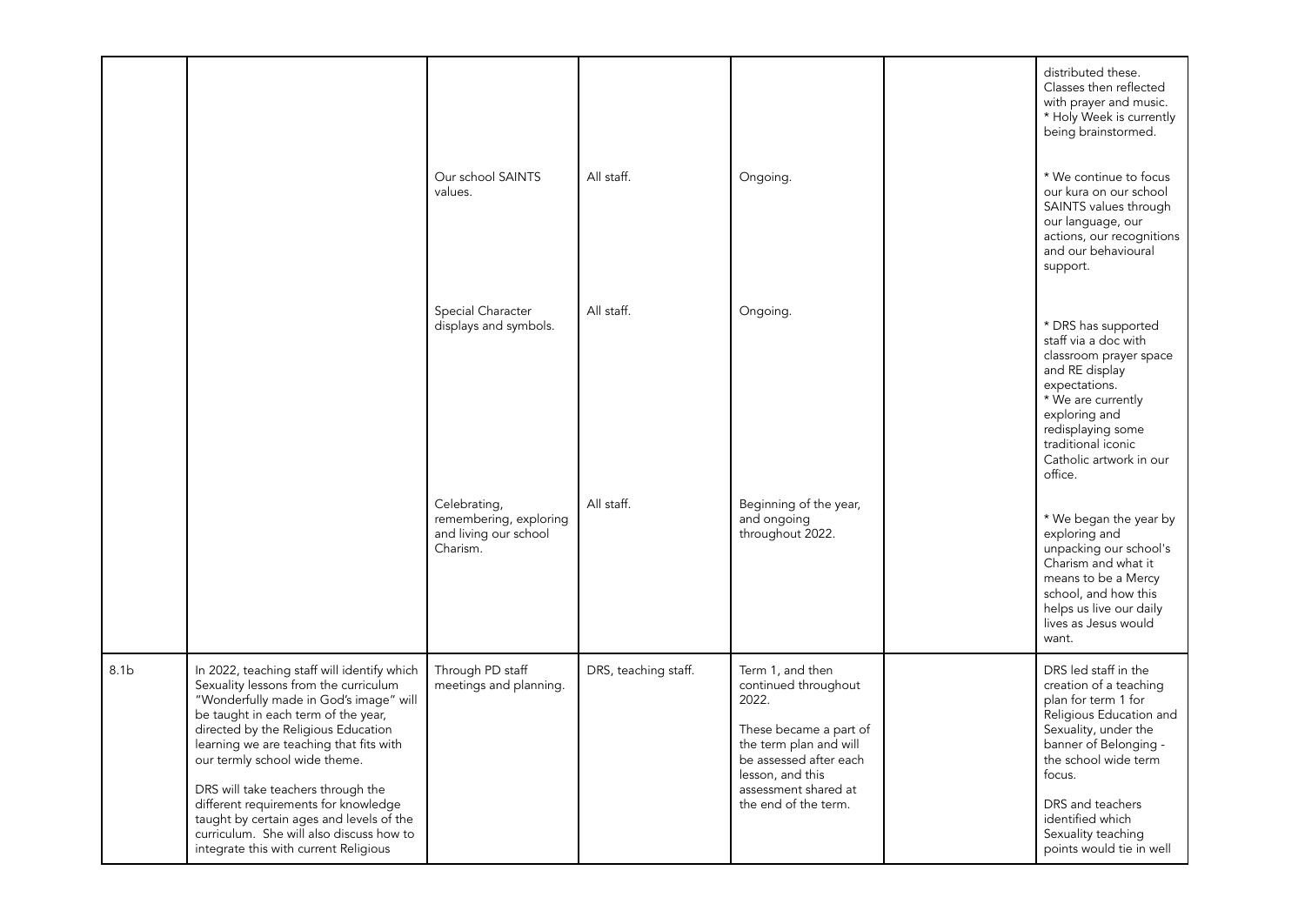|     | Education, prayer, SAINTS values,<br>health and PB4L teaching - with a plan<br>for what lessons may look like.   |                                                                      |                                                                    |          | with the Belonging<br>theme and the Religious<br>Education teaching.<br>Lessons were chosen to<br>teach at each year level<br>that fit under our term<br>theme of Belonging.<br>There will be a teaching<br>staff discussion about<br>how these have gone<br>and how best to<br>continue to assess these<br>at the end of term 1.                           |
|-----|------------------------------------------------------------------------------------------------------------------|----------------------------------------------------------------------|--------------------------------------------------------------------|----------|-------------------------------------------------------------------------------------------------------------------------------------------------------------------------------------------------------------------------------------------------------------------------------------------------------------------------------------------------------------|
| 8.2 | The Catholic worldview is integrated<br>into the daily practices of the school<br>and into all curriculum areas. | Teaching local<br>Katorika/Pakeha history.                           | All staff.                                                         | Ongoing. | We are a part of our<br>Kahui Ako focus on local<br>Rangitane history and<br>stories, and we are<br>including our Katorika<br>history with this.                                                                                                                                                                                                            |
|     |                                                                                                                  | Evangelisation - how we<br>model, share and teach<br>- being Christ. | All staff, led by DRS,<br>acting Principal and<br>Pastoral worker. | Ongoing. | * Our new pastoral<br>worker and our acting<br>Principal have made<br>pastoral home visits to<br>whanau in need, at<br>times of need, and have<br>offered support, and<br>found agency support<br>when required.<br>* Staff are living<br>evangelisation through<br>their support, love and<br>acceptance of whanau<br>and learners during the<br>pandemic. |
|     |                                                                                                                  | Support parish<br>sacramental<br>programme.                          | DRS, acting Principal,<br>tagged teachers and<br>Pastoral worker.  | Ongoing. | * This will take a very<br>different form in 2022<br>but DRS, acting<br>Principal and tagged<br>teachers are ready to<br>support our Pastoral<br>worker and parish with<br>this when it happens.                                                                                                                                                            |
|     |                                                                                                                  | Sunday Masses/regular<br>programme of liturgies.                     | DRS supported by staff.                                            | Ongoing. | * Covid and its levels<br>and restrictions have<br>impacted largely on this<br>and we have not been<br>able to take part in<br>Masses at church in                                                                                                                                                                                                          |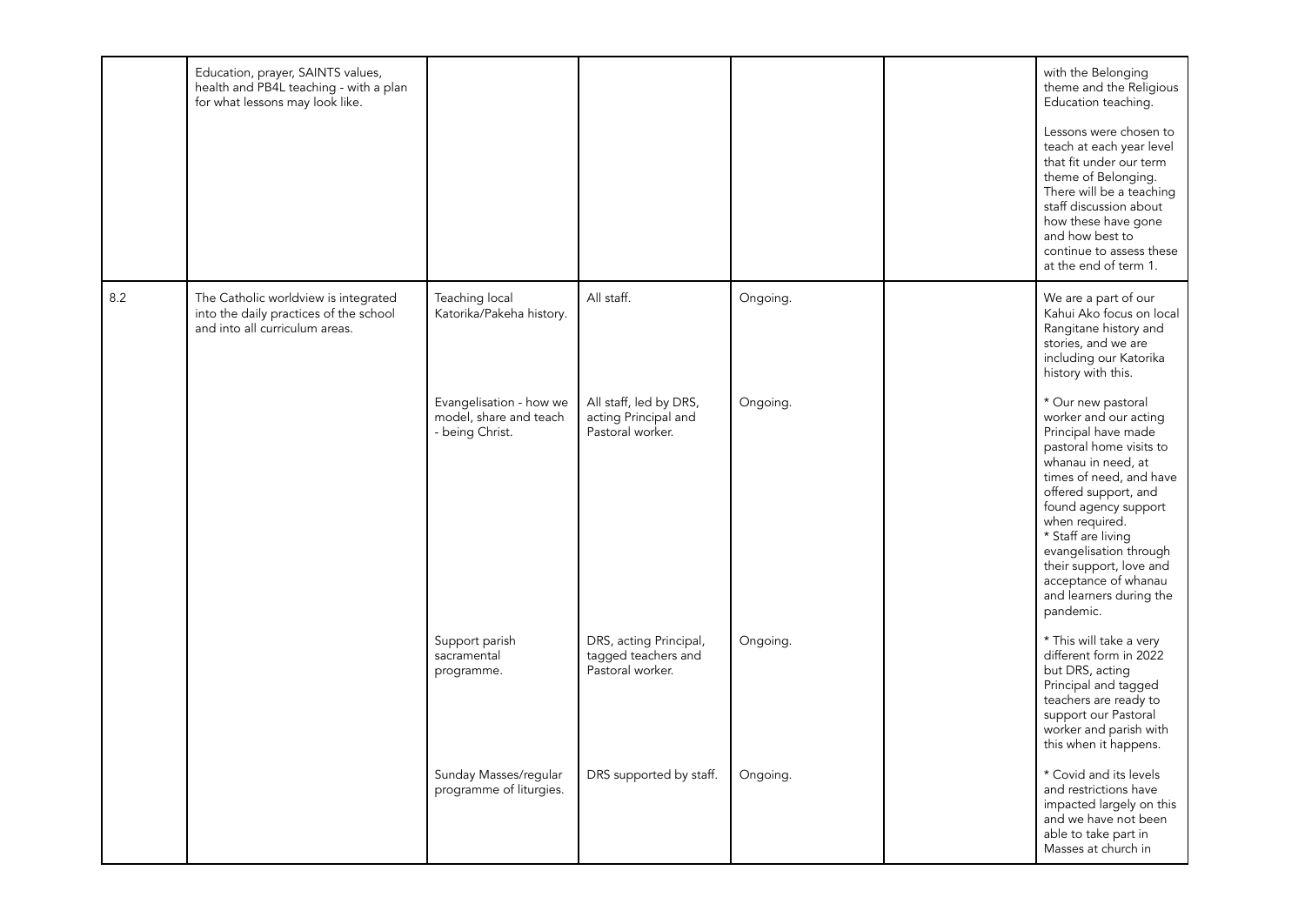|  |                                                                                               |                                                                  |          | 2021 and so far in 2022.<br>However, we have<br>arranged for termly<br>class visits to our Church<br>with different focus and<br>purpose - these visits<br>have been led in term 1<br>by our Pastoral worker.<br>* We continue to create<br>interesting ways to have<br>liturgical celebrations at<br>school, such as using<br>ICT, outside spaces and<br>smaller class liturgies.                                                                                        |
|--|-----------------------------------------------------------------------------------------------|------------------------------------------------------------------|----------|---------------------------------------------------------------------------------------------------------------------------------------------------------------------------------------------------------------------------------------------------------------------------------------------------------------------------------------------------------------------------------------------------------------------------------------------------------------------------|
|  | Transition to school and<br>orientation<br>programmes.                                        | LS10 teacher, DRS,<br>acting Principal and<br>Pastoral worker.   | Ongoing. | The acting Principal and<br>LS10 teacher continue<br>to lead the transition to<br>school programme.<br>In 2022 we hope to<br>include our Pastoral<br>worker in this process to<br>speak about the<br>sacramental and parish<br>side of things.                                                                                                                                                                                                                            |
|  | Analyses data on pref<br>certificates to help<br>learners begin their<br>sacramental journey. | DRS, acting Principal,<br>Office Manager and<br>Pastoral worker. | Ongoing. | Our Office Manager,<br>acting Principal, DRS<br>and Pastoral worker are<br>currently working<br>together to process this.                                                                                                                                                                                                                                                                                                                                                 |
|  | Whanau actively<br>engaged in the child's<br>faith journey.                                   | DRS, acting Principal,<br>teachers and Pastoral<br>worker.       | Ongoing. | * We use our Facebook<br>page to engage our<br>community with faith<br>facts, liturgical<br>happenings and school<br>based special character<br>celebrations.<br>* Classes use the<br>Seesaw app to share<br>their prayer and RE<br>learning, as well as<br>liturgical happenings.<br>* Whanau are<br>encouraged to be a part<br>of their child's current<br>RE and prayer learning,<br>their child's growing<br>prayer life, and their<br>child's sacramental<br>journey |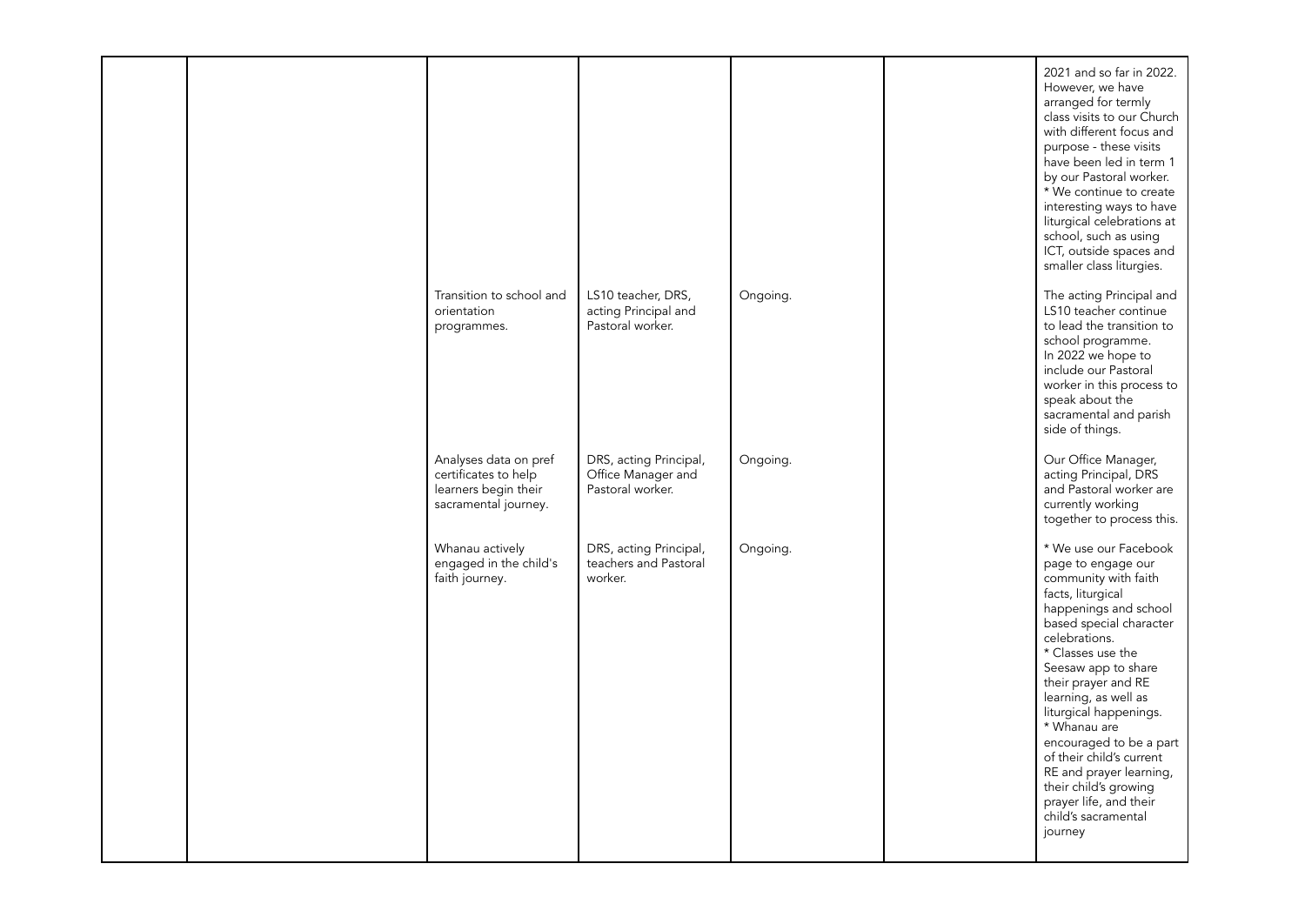|     |                                                                                                                               | Staff professional<br>development.                                                                                                                                                                                                                              | DRS.                                     | Ongoing.                       | * DRS to provide<br>specific development<br>prior to each important<br>liturgical or special<br>character<br>times/happenings<br>during the year.<br>-Charism, Lenten, Holy<br>Week and Easter<br>specific PD has been<br>given to teaching staff<br>to support their<br>personal understanding<br>and teaching.<br>* DRS to gather staff<br>voice around possible<br>inputs and possible<br>outcomes to put into<br>our Special Character<br>Review documents.<br>* At a staff meeting the<br>DRS will gather this staff<br>voice, and use this to<br>complete the<br>documents for our<br>review.<br>* Three of our staff who<br>had not done the<br>"Living Life to the Full"<br>course to complete this.<br>This was cancelled in<br>2021 due to Covid. |
|-----|-------------------------------------------------------------------------------------------------------------------------------|-----------------------------------------------------------------------------------------------------------------------------------------------------------------------------------------------------------------------------------------------------------------|------------------------------------------|--------------------------------|-------------------------------------------------------------------------------------------------------------------------------------------------------------------------------------------------------------------------------------------------------------------------------------------------------------------------------------------------------------------------------------------------------------------------------------------------------------------------------------------------------------------------------------------------------------------------------------------------------------------------------------------------------------------------------------------------------------------------------------------------------------|
| 8.3 | Faith based leadership shapes the<br>school's vision and direction to ensure<br>genuine and ongoing encounter with<br>Christ. | Acting Principal and<br>DRS articulate their own<br>faith and are committed<br>to their own faith<br>formation.<br>DRS is actively involved<br>in the strategic and<br>annual development of<br>Catholic special<br>character strategic and<br>annual planning. | Acting Principal and<br>DRS.<br>DRS.     | Ongoing.<br>Term 4 and Term 1. | * Continue to be a part<br>of offered OD from<br>NZCEO and Dio Office<br>when practicable.<br>* DRS has been a part<br>of the creation of the<br>strategic planning and<br>charter.                                                                                                                                                                                                                                                                                                                                                                                                                                                                                                                                                                         |
| 8.4 | Safeguarding and strengthening<br>Catholic Special Character                                                                  | The Board ensures that<br>the vision and strategic<br>direction for the school<br>clearly and explicitly<br>reflect the Catholic<br>special character of the                                                                                                    | <b>BOT, acting Principal</b><br>and DRS. | Ongoing.                       | $\star$                                                                                                                                                                                                                                                                                                                                                                                                                                                                                                                                                                                                                                                                                                                                                     |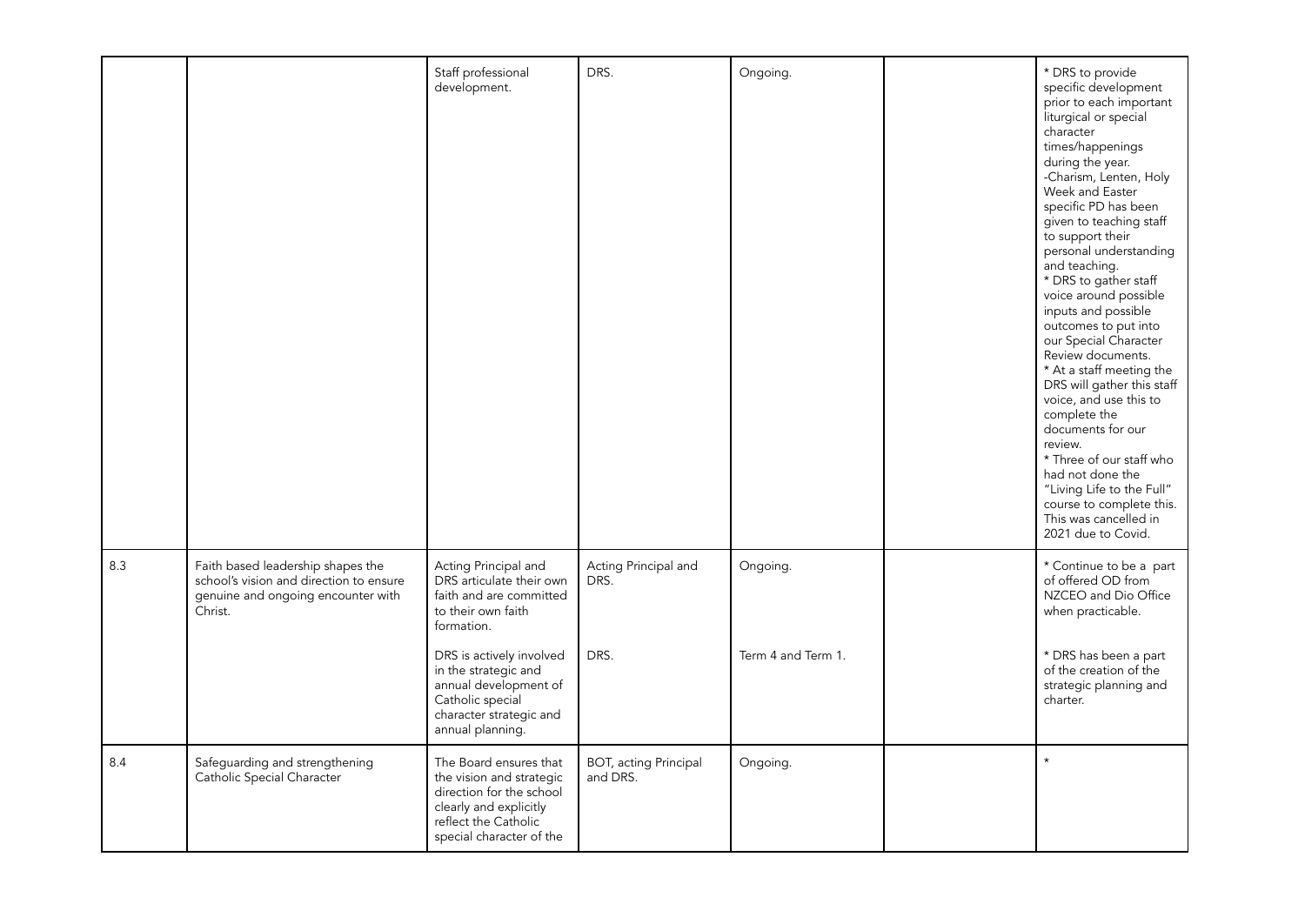|  | school.<br>The Board incorporates<br>an understanding of Te<br>Tiriti o Waitangi, te ao,<br>tikanga and mātauranga<br>Māori into their policies<br>and school procedures. | BOT.                                                 | Ongoing.                                                                                                                                  | * BOT is looking for a<br>local Rangitane advisor,<br>and a new whanau<br>representative for the<br>BOT.                                                                                                                                                                                                                                                    |
|--|---------------------------------------------------------------------------------------------------------------------------------------------------------------------------|------------------------------------------------------|-------------------------------------------------------------------------------------------------------------------------------------------|-------------------------------------------------------------------------------------------------------------------------------------------------------------------------------------------------------------------------------------------------------------------------------------------------------------------------------------------------------------|
|  | The Board strives for<br>educational excellence<br>for all ākonga.                                                                                                        | BOT, acting Principal.                               | Ongoing.                                                                                                                                  | * BOT will receive the<br>twice yearly academic<br>report from acting<br>Principal, Literacy and<br>Numeracy leaders,<br>where they will ask<br>questions about goals,<br>progress and what is<br>needed for continued<br>academic excellence.                                                                                                              |
|  | The Board receives<br>regular reports from<br>management on<br>Catholic special<br>character and Religious<br>Education.                                                  | <b>BOT, acting Principal</b><br>and DRS.             | <b>Termly Special</b><br>Character report and<br>Principals report, once a<br>year (term 1) DRS report<br>on special character and<br>RE. | * The DRS and acting<br>Principal have<br>contributed to the term<br>1 special character<br>board report.<br>* The acting Principal<br>and DRS have<br>contributed to the<br>Principal's report for<br>term 1.<br>* The DRS is currently<br>creating the Special<br>Character and Religious<br>Education report to the<br>BOT to be presented in<br>term 1. |
|  | All school promotional<br>material reflects the<br>Catholic identity of the<br>school.                                                                                    | BOT, acting Principal,<br>DRS and Office<br>Manager. | Ongoing.                                                                                                                                  | * Banners, posters,<br>leaflets etc that are<br>produced continue to<br>be updated but will<br>always have words and<br>pictures on them that<br>make it clear that we are<br>a Catholic school.                                                                                                                                                            |